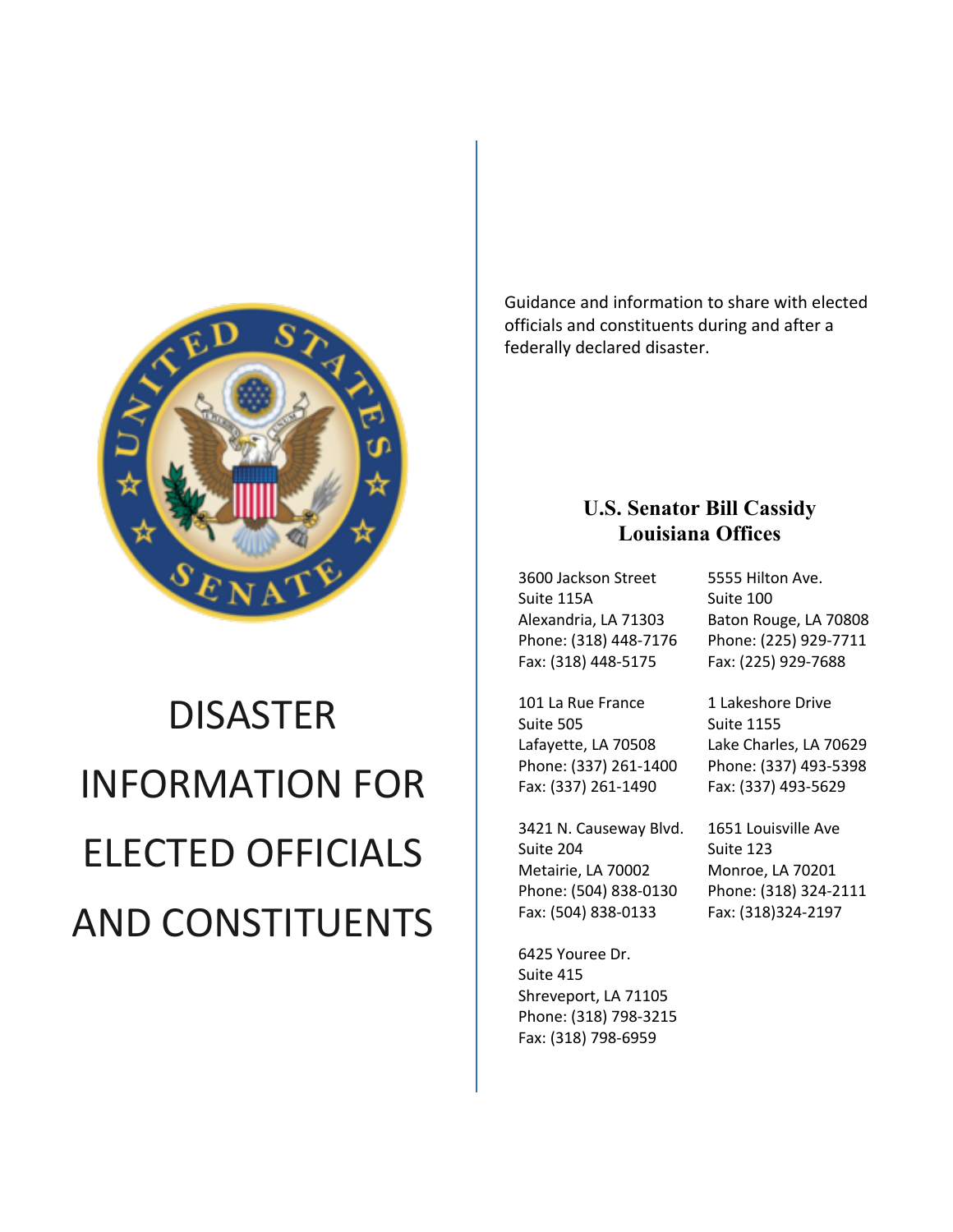| <b>Table of Contents</b> |  |
|--------------------------|--|
|--------------------------|--|

| Information and Assistance from Louisiana Department of Health (LDH)  4             |  |
|-------------------------------------------------------------------------------------|--|
|                                                                                     |  |
|                                                                                     |  |
|                                                                                     |  |
|                                                                                     |  |
|                                                                                     |  |
|                                                                                     |  |
| U.S. Small Business Administration (SBA) Disaster Loans Assistance (Available) 6    |  |
|                                                                                     |  |
|                                                                                     |  |
|                                                                                     |  |
| H.R.6201 - 116th Congress (2019-2020): Families First Coronavirus Response Act 7    |  |
|                                                                                     |  |
|                                                                                     |  |
|                                                                                     |  |
|                                                                                     |  |
|                                                                                     |  |
| Other Services Available When FEMA Individual Assistance Is Available 10            |  |
| $\bullet$                                                                           |  |
|                                                                                     |  |
|                                                                                     |  |
| $\bullet$                                                                           |  |
| $\bullet$                                                                           |  |
| Disaster Supplemental Nutrition Assistance (Food Stamps) Program (D-SNAP):  11<br>٠ |  |
| Registering with FEMA for Individual Assistance - Not Available At This Time 11     |  |
|                                                                                     |  |
|                                                                                     |  |
|                                                                                     |  |
| Community Development Block Grant for Disaster Recovery (CDBG-DR)  13               |  |
|                                                                                     |  |
|                                                                                     |  |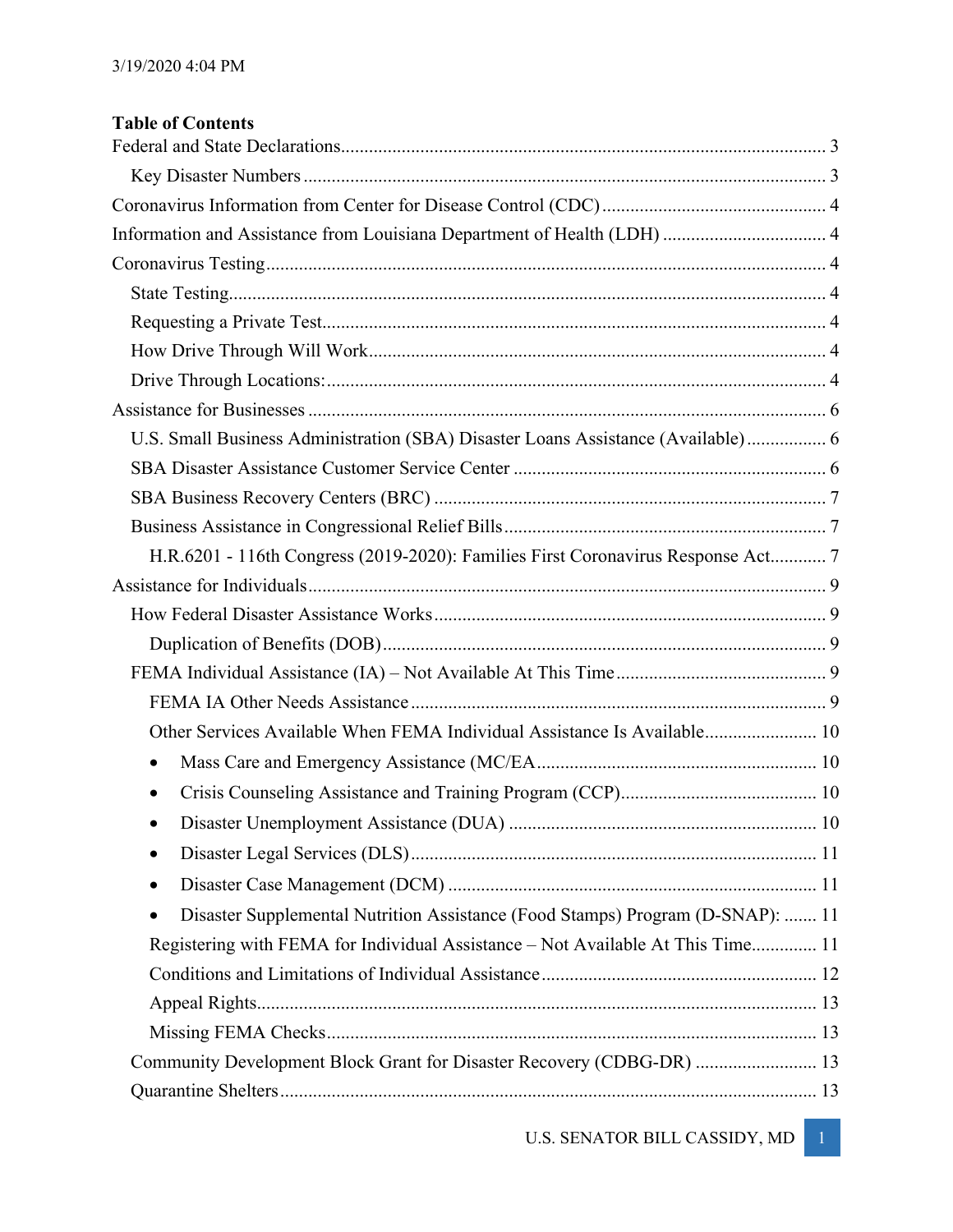| Supplemental Nutrition Assistance (Food Stamps) Program (SNAP)  14                |  |
|-----------------------------------------------------------------------------------|--|
|                                                                                   |  |
|                                                                                   |  |
| H.R.6201 - 116th Congress (2019-2020): Families First Coronavirus Response Act 14 |  |
|                                                                                   |  |
|                                                                                   |  |
|                                                                                   |  |
|                                                                                   |  |
|                                                                                   |  |
|                                                                                   |  |
|                                                                                   |  |
|                                                                                   |  |
|                                                                                   |  |
|                                                                                   |  |
|                                                                                   |  |
|                                                                                   |  |
|                                                                                   |  |
|                                                                                   |  |
|                                                                                   |  |
|                                                                                   |  |
|                                                                                   |  |
|                                                                                   |  |
|                                                                                   |  |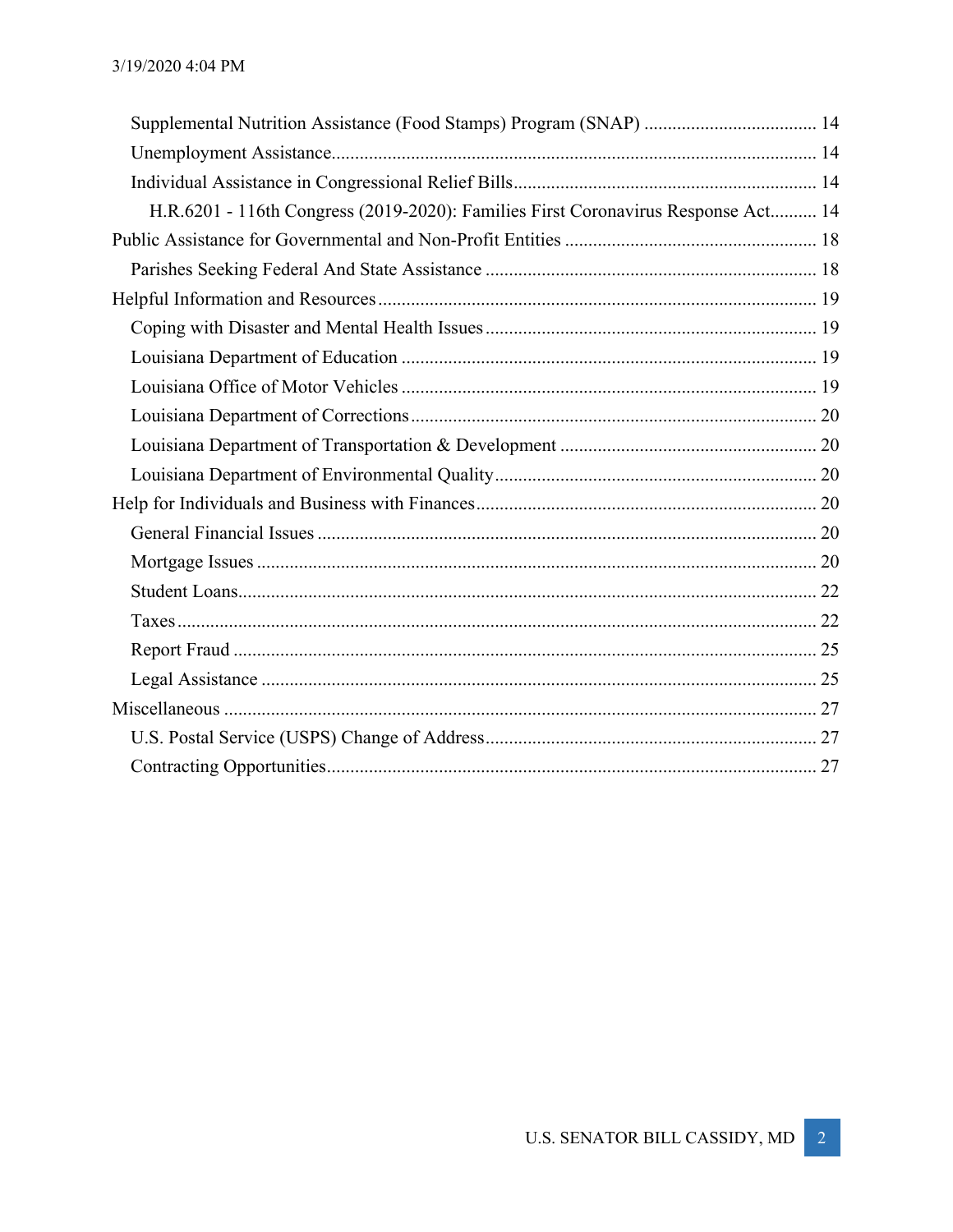# **Federal and State Declarations**

On March 13, 2020, President Trump issued a nationwide Emergency Declaration. The emergency declaration does not change measures authorized under other federal statutes and HHS remains the lead federal agency directing the federal response to COVID-19. FEMA actions will be in support of HHS and in coordination with state, tribal and territorial governments.

Eligible emergency protective measures taken at the direction or guidance of public health officials in response to this emergency, and not supported by the authorities of another federal agency, will be reimbursed strictly under the FEMA Public Assistance program. FEMA assistance will be provided at a 75 percent Federal cost share. Reimbursable activities typically include emergency protective measures such as the activation of State Emergency Operations Centers, National Guard costs, law enforcement and other measures necessary to protect public health and safety.

The total amount of assistance provided for in a single emergency may not exceed \$5 million without the President notifying Congress. The Governor must submit a request through the FEMA Regional Administrator within 30 days of the incident requesting supplemental assistance.

The Emergency Declaration only provides Public Assistance. **It does not include Individual Assistance.**

# **Key Disaster Numbers**

The State of Louisiana is only testing individuals admitted to a hospital. Based on State conducted testing, **there are 347 positive cases out of 805 tested and 8 deaths in 17 of 64 parishes**. These numbers do not include private testing being done by the Oschner, Our Lady of the Lake Ascension, or the Baton Rouge General sites as well as by LabCorp through private doctors.

The State, working with HHS, expects to begin testing at two sites in New Orleans and one site in Jefferson for health care personnel and first responders on March 18, 2020.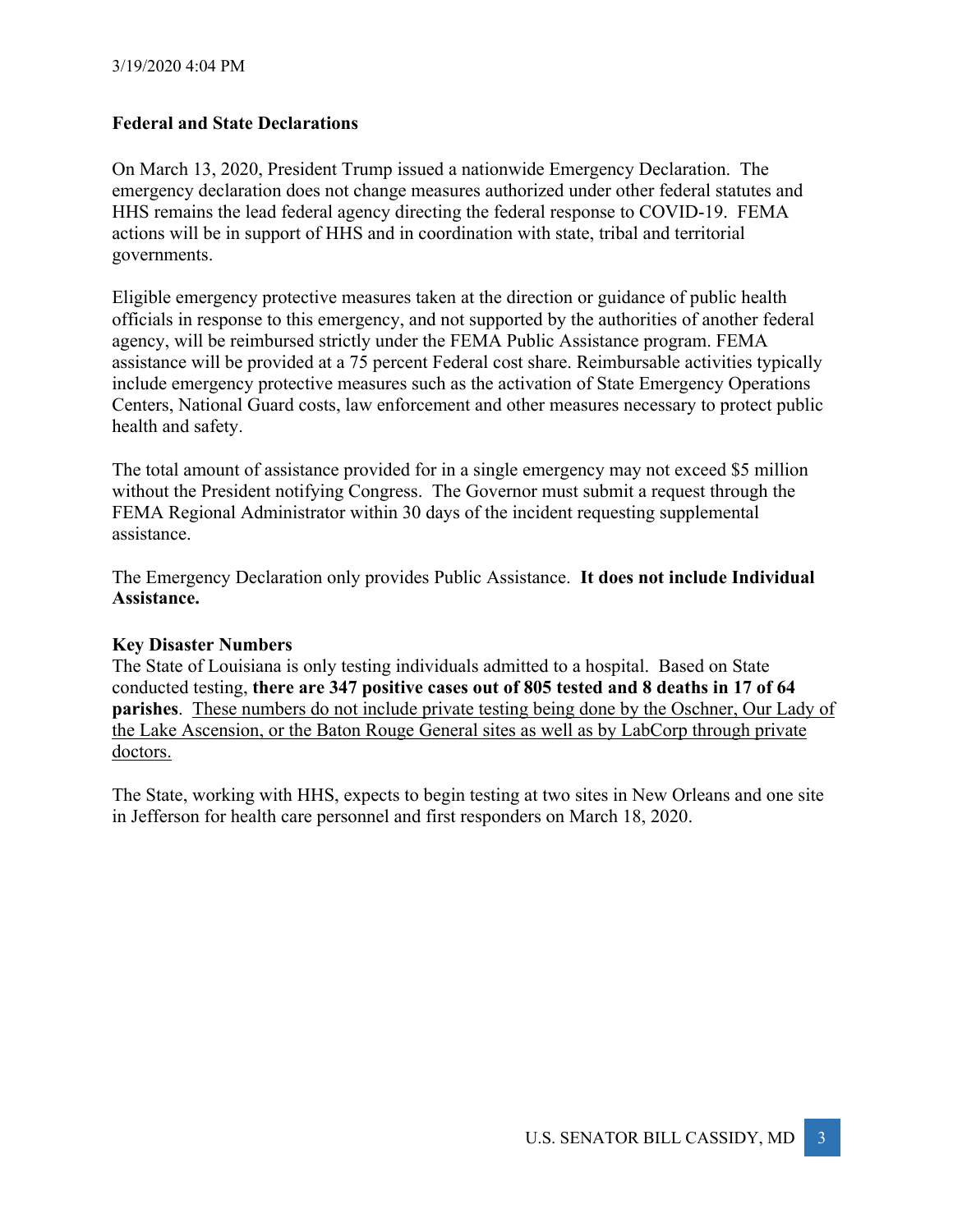# **Coronavirus Information from Center for Disease Control (CDC)**

Information on the virus and how to protect yourself is available at https://www.cdc.gov/coronavirus/2019-nCoV/index.html

# **Information and Assistance from Louisiana Department of Health (LDH)**

Louisiana-centered information on the virus is available at http://ldh.la.gov/coronavirus/

For individuals in Louisiana, 211 is the single access point for information and assistance. LDH moved their information helpline to 211 after the regular hotline at 1-855-523-2652 was overwhelmed.

- $\bullet$  Call 211.
- Text LACOVID to 898-211
- or visit www.LA211Help.org or https://louisianaassoc1.godaddysites.com/

# **Coronavirus Testing**

# **State Testing**

Only individuals who are hospitalized due to severe symptoms of the virus are being tested by the State upon a referral from the hospital.

# **Requesting a Private Test**

Individuals may obtain a private test from LabCorp or a Drive Through Location with a physician referral. You should contact your primary care physician to request a test if you are showing symptoms. People who do not have a primary care provider can call 211 or texting LACOVID to 898-211 and they will be referred to a nearby clinic. As a last resort, they may contact the Louisiana Department of Health hotline at 1-855-523-2652.

# **How Drive Through Will Work**

Only patients with a provider order, faxed to the testing center, will be administered a COVID-19 test. Upon arrival, patients will show their provider order, state issued ID, insurance card, and remain in their vehicle while healthcare professionals administer the test. If you are bringing a child for testing, the guardians name must match the name on the provider order. Results will be sent directly to the provider ordering the test within 3-5 days.

| DITTY THEORGH LOCALIONS.              |                                         |  |  |
|---------------------------------------|-----------------------------------------|--|--|
| Baton Rouge                           | Bayou Region                            |  |  |
| Baton Rouge General Mid-City          | Ochsner Urgent Care - Houma             |  |  |
| 3600 Florida Boulevard                | 5922 W. Main St., Suite A               |  |  |
| Baton Rouge, LA 70806                 | Houma, LA 70360                         |  |  |
| Open $1$ pm $-$ 3pm                   |                                         |  |  |
| Gonzales                              | New Orleans                             |  |  |
| St. Elizabeth Hospital/OLOL Ascension | Ochsner Urgent Care - Mid-City at Canal |  |  |
| 2647 S St Elizabeth Blvd.             | 4100 Canal St, New Orleans              |  |  |
| Gonzales, LA 70737                    | New Orleans, LA 70119                   |  |  |
|                                       |                                         |  |  |

# **Drive Through Locations:**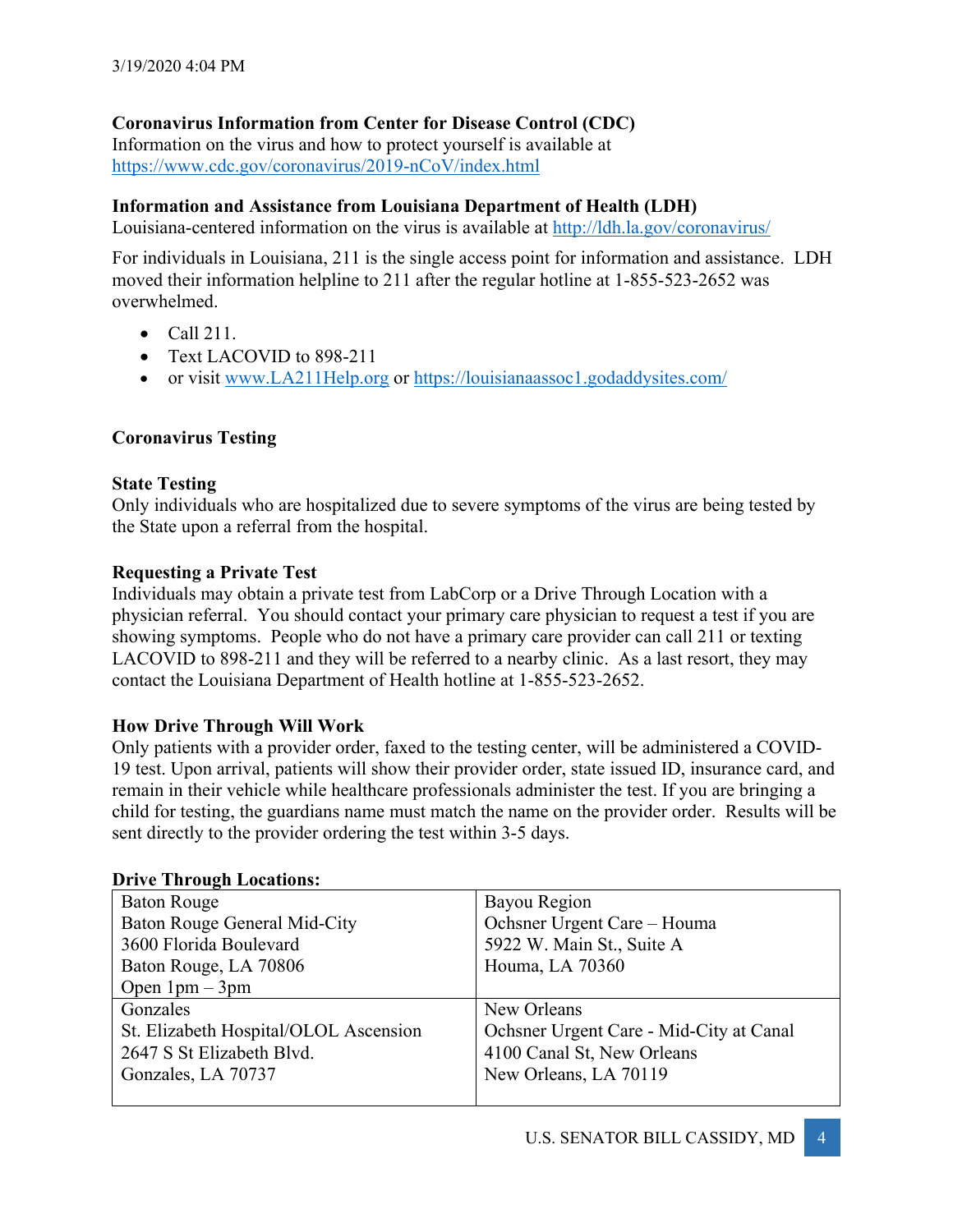| Northshore                       |  |
|----------------------------------|--|
| Ochsner Urgent Care – Mandeville |  |
| 2735 US-190, Suite D             |  |
| Mandeville, LA 70471             |  |
|                                  |  |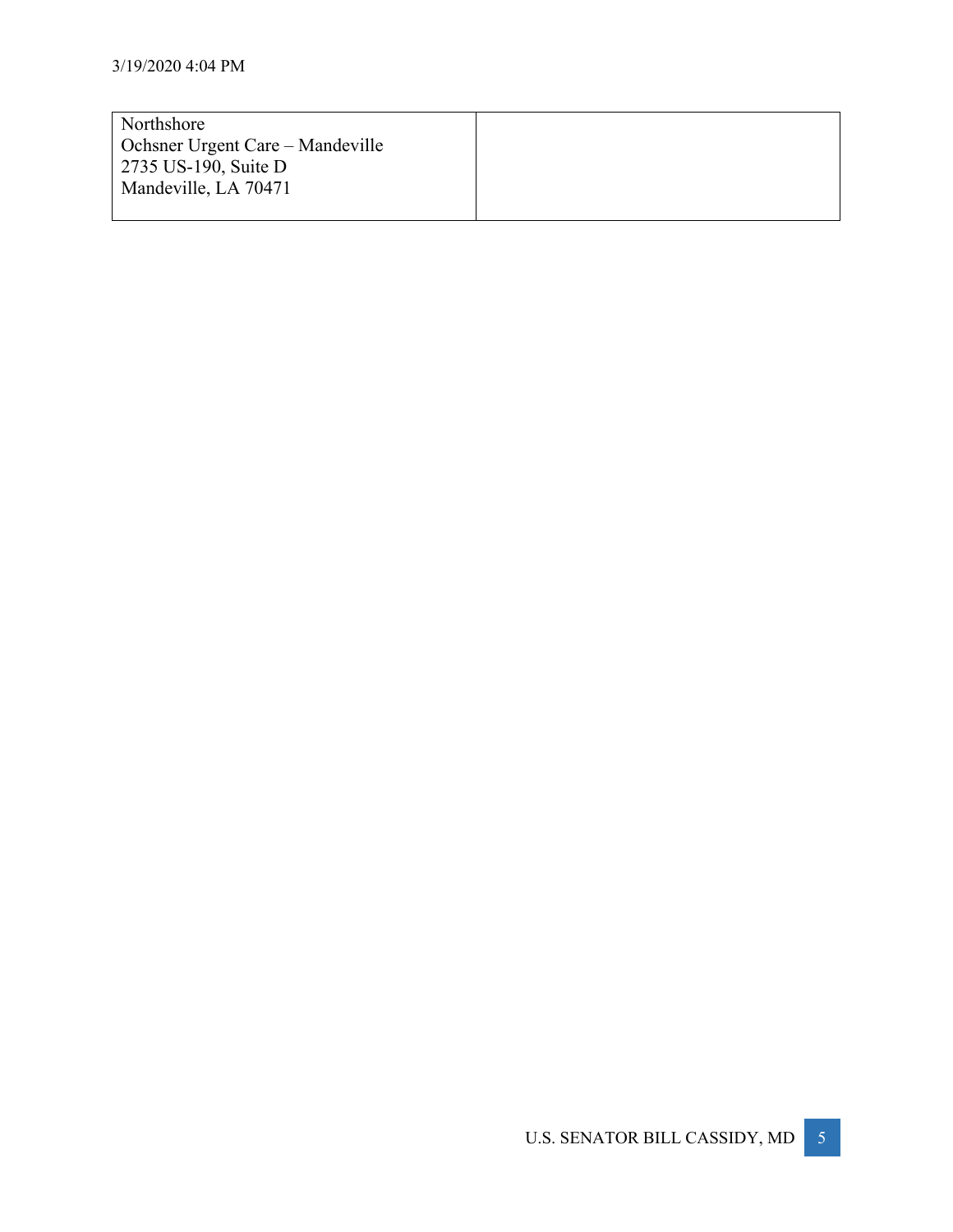# **Assistance for Businesses**

**U.S. Small Business Administration (SBA) Disaster Loans Assistance (Available) The Small Business Administration has separate authority to declare a disaster even when FEMA does not declare one.** In this situation where there is no damage to property, the SBA may still offer Economic Injury loans to businesses to help cover lost revenue caused by the disaster so businesses may cover their expenses.

The Governor submitted a request to the SBA on March 18, 2020 covering Jefferson and Orleans Parishes and later submitted an amended request for the whole state. The SBA approved the request for all parishes on March 19, 2020. The Governor's initial request was limited to Jefferson and Orleans because these were the most severely and initially impacted, thus making it easier for the State to provide to apply. The deadline to apply is December 21, 2020.

- Businesses needing assistance with SBA Disaster Assistance Loans may contact the SBA Disaster Assistance Customer Service Center. Business may visit an SBA Business Recovery Center, if offered for personalized help.
- Non-Profits may be eligible for SBA Disaster Assistance Loans if they do not qualify for Public Assistance (PA). They should contact GOHSEP at (225) 925-7500 to determine if they qualify for PA or should they apply for a loan.
- Eligibility and Interest Rates based on credit rating. Actual rates will be set once disaster is declared. The below rates are from the most recent disaster in June.

|                           | No Credit Available | Credit Available |
|---------------------------|---------------------|------------------|
|                           | Elsewhere           | Elsewhere        |
| Economic Injury Loans     |                     |                  |
| Business & Small Ag Coops | 3.750\%             |                  |
| Non-Profits               | 2.750\%             |                  |

# • Loan Limits

- o Businesses: \$2,000,000 to overcome the temporary loss of revenue.
- An application may be declined for the following reasons: lack of repayment ability, lack of repayment ability based on forecast, unsatisfactory history on an existing or previous SBA loan, unsatisfactory history on a Federal obligation, unsatisfactory credit history, unsatisfactory debt payment history (other than a credit bureau), and economic injury is not substantiated. An application may be withdrawn when requested information is not furnished within the allowed timeframe.

# **SBA Disaster Assistance Customer Service Center**

Phone: (800) 659-2955 Deaf and hard-of-hearing individuals: (800) 877-8339 E-mail: disastercustomerservice@sba.gov Online: https://disasterloan.sba.gov/ela/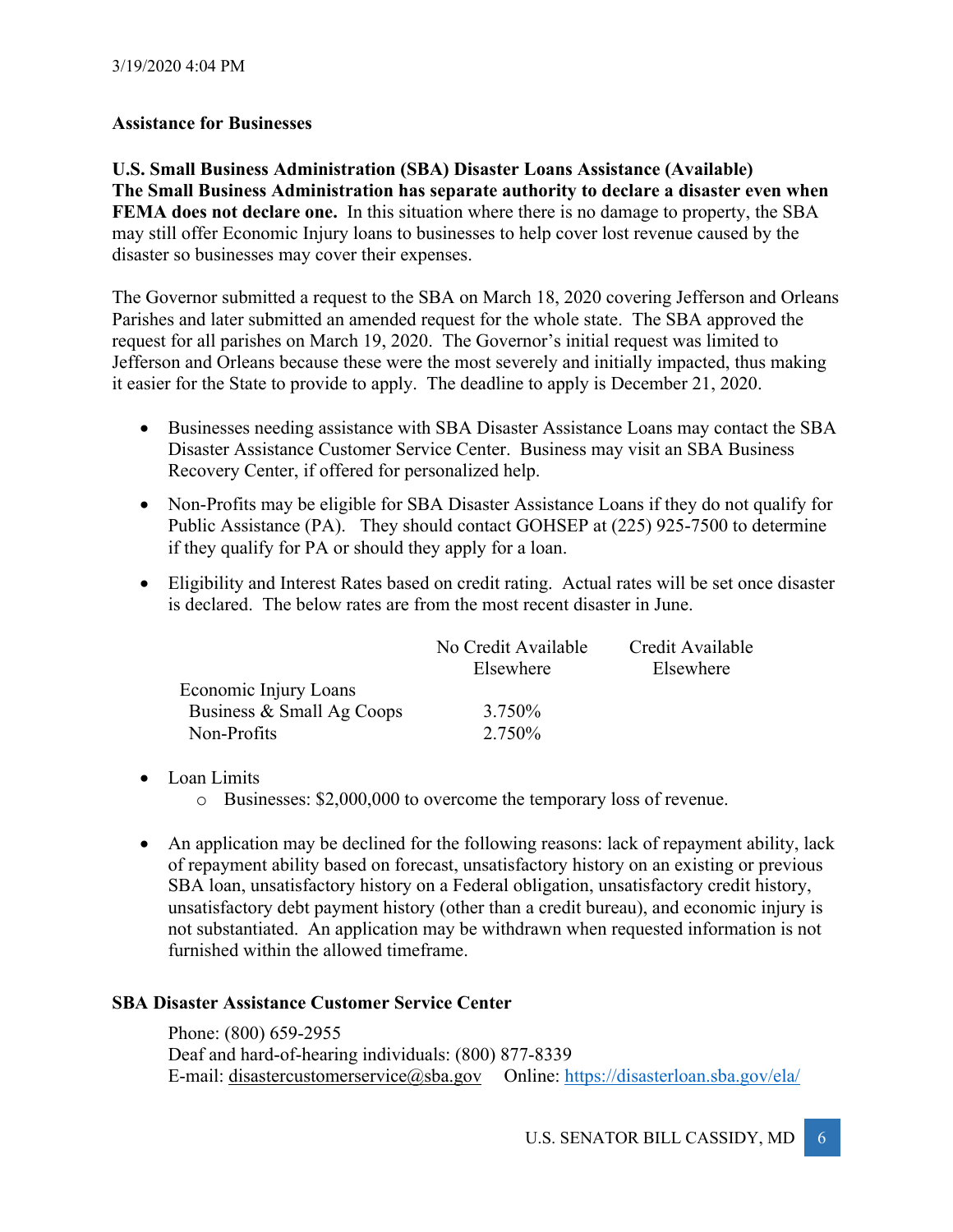# **SBA Business Recovery Centers (BRC)**

The SBA will likely not open BRCs. Assistance and information on the SBA's Coronavirus Assistance may be found at https://www.sba.gov/page/coronavirus-covid-19-small-businessguidance-loan-resources.

# **Business Assistance in Congressional Relief Bills**

## **H.R.6201 - 116th Congress (2019-2020): Families First Coronavirus Response Act**

The four interlocking paid leave tax credits include:

- 1) Employer provided sick leave
- 2) Employer provided caregiver leave
- 3) Self-employed sick leave
- 4) Self-employed caregiver leave

# **1. Employer provided sick leave – 10 days**

The leave requirement is the lesser of the regular pay or \$511 a day, for a maximum of 10 days. (Note, 10 days is used interchangeably with 2 weeks, but 80 hours is technically correct). This is only for an employee themselves that is sick or quarantined. Part timeworkers receive the average of two-weeks wages, using a 6-month lookback (or relevant duration, if employed less than 6 months). Employers cannot require employees to find someone to cover their shift or workload, when leave is taken.

#### **2. Employer provided caregiver leave – 10 days**

For an employee needing leave to provide care to family, the same two week period applies, but it is capped at the lesser of 2/3rds wages or \$200.

#### **After first 10 days of leave for both 1 & 2 above**

This would likely get triggered by employees who need to be away from work because their child is at home due to school closure or childcare closures. These employees can get up to an additional 10 weeks of leave, with a wage replacement rate of 2/3rds, capped at \$200.

Employers with 25 or less employees are exempt from mandated job protection in this scenario, if the employee's position no longer exists for coronavirus related economic reasons. In such a situation, if a similar position then becomes available within the next year, the employer must first make it available to the impacted employee.

#### **3. Self-employed sick leave**

This operates analogously to the employer provided sick leave benefit above, with additional details explained below.

#### **4. Self-employed caregiver leave**

This operates analogously to the employer provided caregiver leave benefit above, with additional details explained below.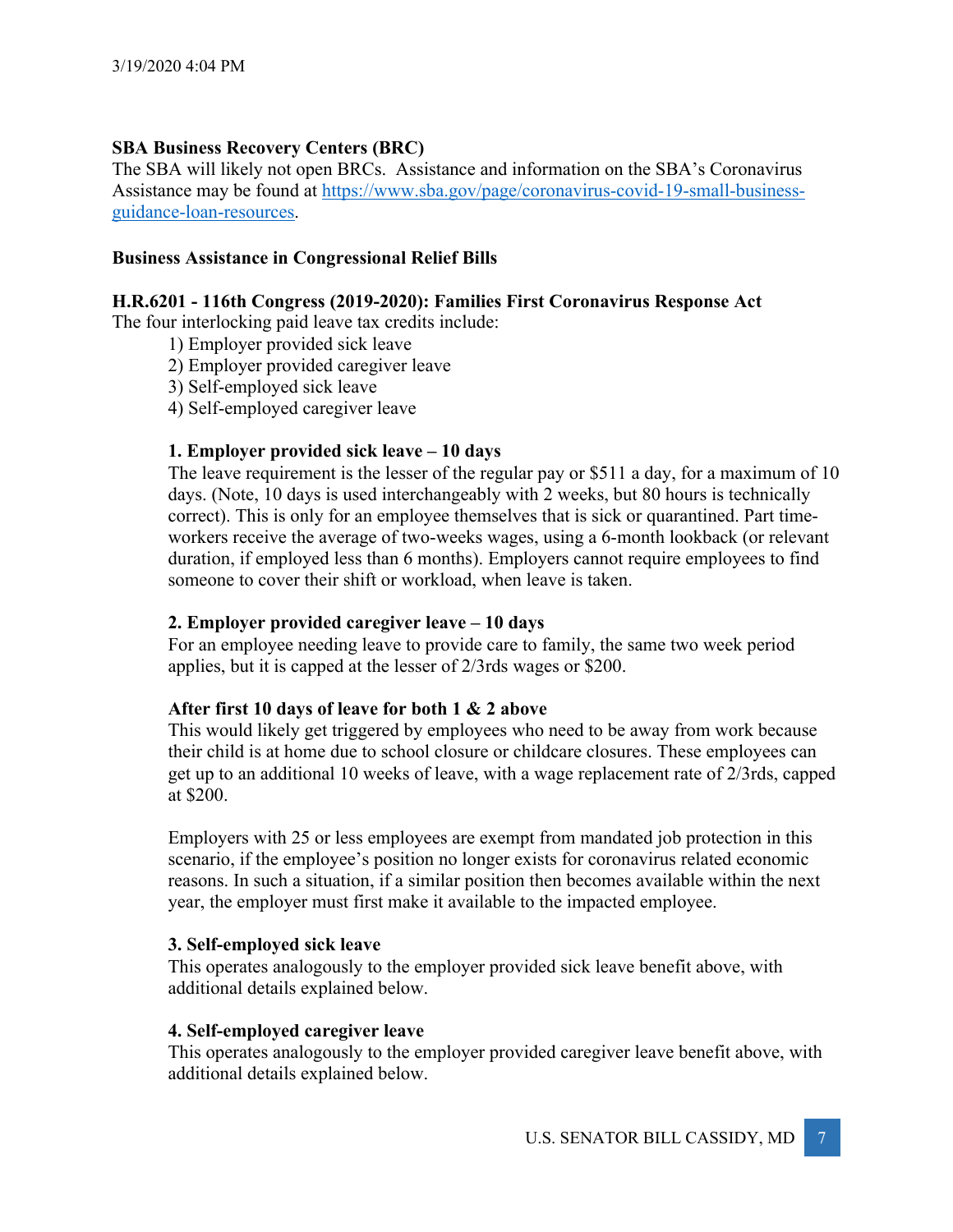Beyond wage limits, the four tax credits to reimburse employers also cover:

- 1) Employer contributions to employee healthcare coverage
- 2) Employers 1.45% Medicare tax for employees
- 3) Employer payroll tax exemption

#### The U.S. Department of Labor has broad authority to provide exemptions to:

- 1) Certain healthcare providers and emergency first responders
- 2) Exempt small business with fewer than 50 employees

#### **How does administration differ for self-employed small businesses?**

There's a parallel regime for the self-employed, and they can calculate an equivalent amount to the \$511 per-day, or the \$200 per-day respective caps. This then becomes an income amount that self-employed are treated as if they're paying to themselves while they receive the corresponding employer credit. With the disaster declaration, the disaster unemployment assistance program does allow for self-employed individuals to qualify as if they were a terminated employee, in order to qualify for unemployment.

# **Why do the paid leave and tax credit provisions only apply to employers with 500 or fewer employees?**

The overall structure was designed to provide relief to smaller employers, who are less likely to have the infrastructure or resources to provide robust paid sick leave. For public health reasons, lawmakers needed to create an incentive for sick and exposed employees to stay home and not worry about not getting paid.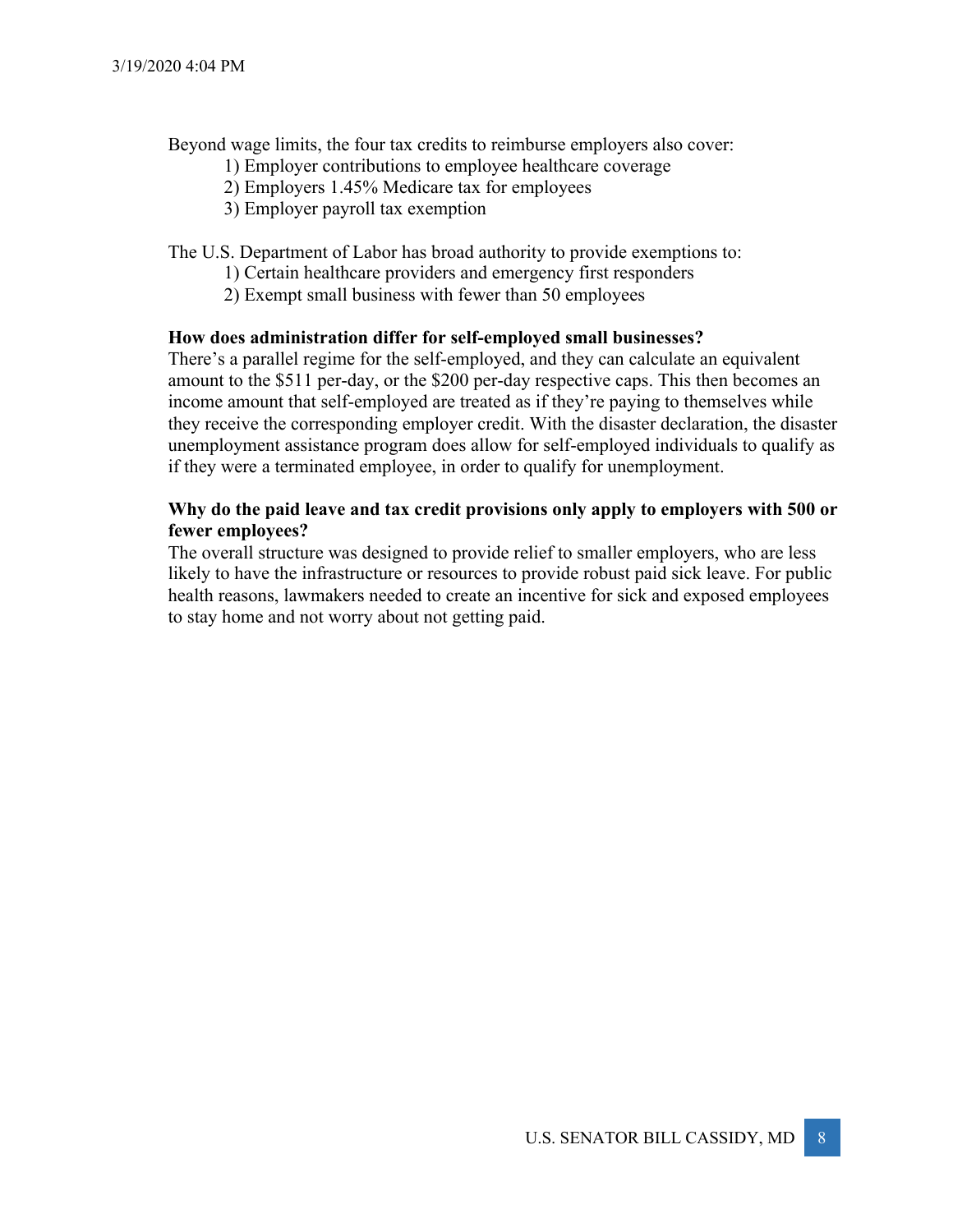# **Assistance for Individuals**

# **How Federal Disaster Assistance Works**

Federal Disaster Assistance is designed to assist individuals for uninsured, disaster-related losses. All federal and state agencies allocating federal disaster assistance to an individual must determine the value of the loss incurred and ensure that the total amount received from insurance, charities, federal and state grants and loans, or other sources do not exceed the amount of the loss. Receiving more than one's loss is an economic gain resulting from a duplication of benefits.

# **Duplication of Benefits (DOB)**

When the federal government first became involved in providing disaster assistance in the 60s and 70s, it relied on loans and added grants to assist those that could not qualify a loan or a loan large enough to meet all of their needs. To ensure no one received more in assistance than their actual losses, DOB rules were put in place that say before an agency can provide federal funds to a disaster victim, they must first determine their loss and subtract any assistance they have already received from insurance, charities, federal and state grants and loans, or other sources.

The DOB rules apply separately to each form of assistance (i.e. repairs, contents, travel, rental assistance, etc.). For example, assistance received for contents and rental assistance, do not count towards assistance one would receive for repairs.

In October 2018, after Senator Cassidy blocked a vote unless a DOB repeal was included in the Federal Aviation Administration (FAA) Reauthorization / Disaster Recovery Reform Act of 2018 bill, Congress passed and President Trump signed into law a temporary repeal of the DOB rule. The repeal covers a DOB between SBA loans and Community Development Block Grant for Disaster Recovery (CDBG-DR) funds for disasters declared between January 1, 2016 and December 31, 2021. The full HUD rule implementing the repeal can be found at https://www.hud.gov/sites/dfiles/Main/documents/6169-N-01 Main DOB Notice.pdf.

# **FEMA Individual Assistance (IA) – Not Available At This Time**

At this time, there is no FEMA Individual Assistance. In addition to the more familiar repair and personal property assistance, FEMA offers what is termed "Other Needs Assistance" that could potential help coronavirus victims. The maximum amount of other needs assistance is limited to \$35,500 during Fiscal Year 2020; however, some forms have individual limits.

# **FEMA IA Other Needs Assistance**

Other Needs Assistance provides grants for uninsured, disaster-related necessary expenses and serious needs. Assistance includes:

- Medical and dental expenses
- Funeral and burial costs
- Repair, cleaning, or replacement of:
	- o Clothing
	- o Household items (room furnishings, appliances)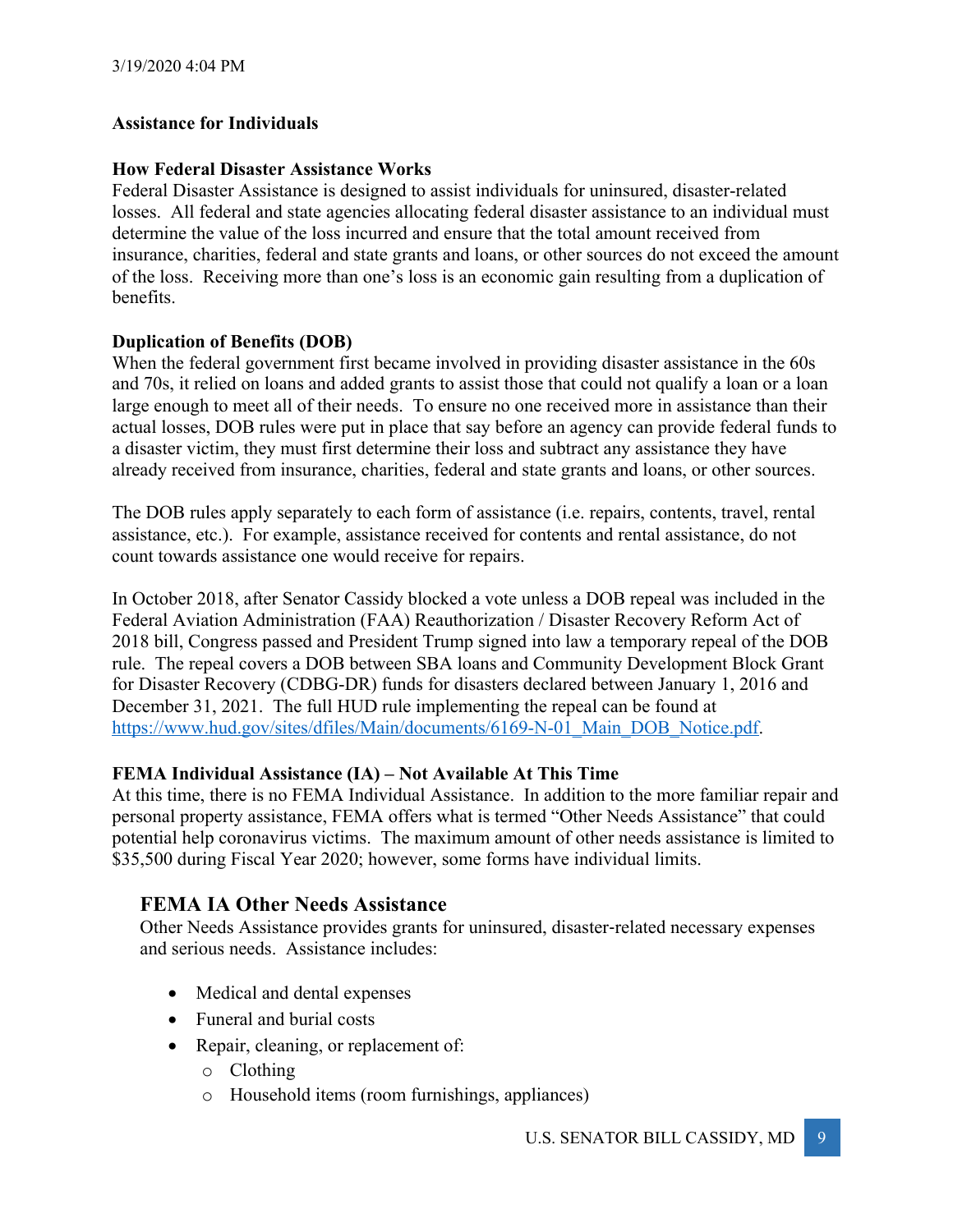- o Specialized tools or protective clothing and equipment required for your job
- o Necessary educational materials (computers, school books, supplies)
- Clean-up items (wet/dry vacuum, air purifier, dehumidifier)
- Fuel for primary heat source (heating oil, gas)
- Repairing or replacing vehicles damaged by the disaster, or providing for public transportation or other transportation costs
- Moving and storage expenses related to the disaster (including storage or the return of property to a pre-disaster home)
- Other necessary expenses or serious needs (for example, towing, or setup or connecting essential utilities for a housing unit not provided by FEMA)
- The cost of a National Flood Insurance Program group flood insurance policy to meet the flood insurance requirements

On March 10, 2020, Vice President Pence announced that the major health insurers as well as Medicaid and Medicare will cover all copays and expenses for coronavirus testing and treatment with a guarantee of no out-of-pocket, surprise billing. This is estimated to cover approximately 240 million Americans.

# **Other Services Available When FEMA Individual Assistance Is Available**

- **Mass Care and Emergency Assistance (MC/EA):** Mass Care is composed of seven services known as activities: sheltering; feeding; distribution of emergency supplies; support for individuals with disabilities and others with access and functional needs; reunification services for adults and children; support for household pets, service, and assistance animals; and mass evacuee support. In addition to the seven aforementioned activities, MC/EA also supports the National Mass Care Exercise (NMCE) training program and offers partnerships through the following programs: Blue Roof Program and Transitional Sheltering Assistance (TSA).
- **Crisis Counseling Assistance and Training Program (CCP)**: CCP provides eligible STTLs governments, and non-governmental organizations with supplemental funding to assist disaster-impacted individuals and communities in recovering from the major disasters through the provision of community-based outreach and psycho-educational services. The goal is to aid survivors in recovering from the adverse reactions to disasters and to begin to rebuild their lives.
- **Disaster Unemployment Assistance (DUA):** DUA provides unemployment benefits and re-employment assistance services to eligible survivors affected by a Presidentiallydeclared major disaster. These services are under the responsibility of the U.S. Department of Labor and administered by the state, territorial, tribal, and local government emergency management officials of the affected area(s). DUA is only available to those eligible survivors who are not eligible for regular state unemployment insurance (UI). Individuals who are unable to work as a result of the disaster may register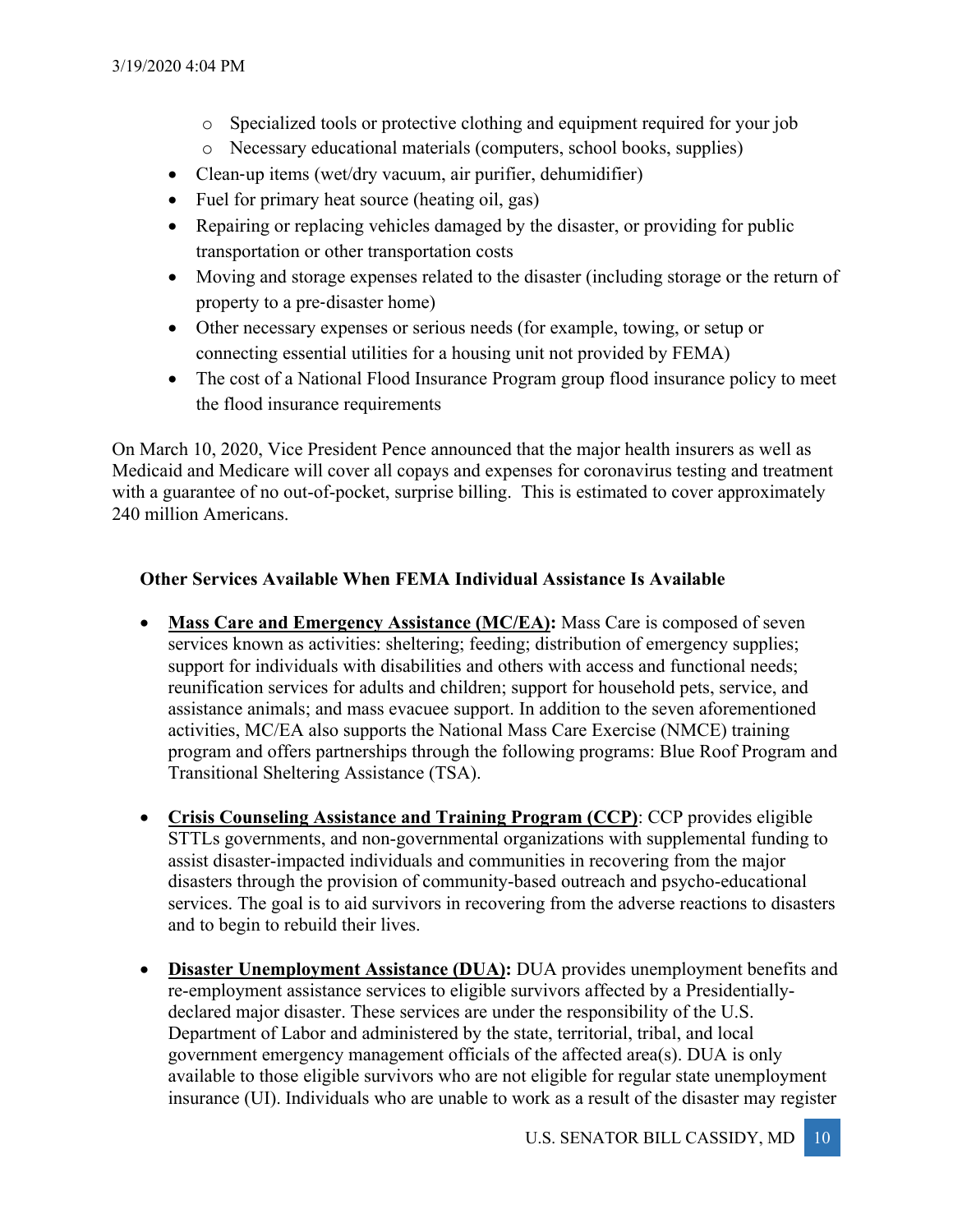for disaster unemployment assistance by calling (866) 783-5567 or online at https://www.louisianaworks.net/hire/vosnet/Default.aspx.

- **Disaster Legal Services (DLS):** DLS provides legal aid to survivors affected by a Presidentially-declared major disaster through an agreement with the Young Lawyers Division (YLD) of the American Bar Association. DLS is put into effect during Presidentially-declared disasters and is available to survivors who qualify as low-income.
- **Disaster Case Management (DCM):** DCM is a time-limited process that promotes partnership between a case manager and a disaster survivor in order to assess and address a survivor's verified disaster-caused unmet needs through a disaster recovery plan. This disaster recovery plan includes resources, decision-making priorities, providing guidance and tools to assist disaster survivors.
- **Disaster Supplemental Nutrition Assistance (Food Stamps) Program (D-SNAP):** D-SNAP allows households not normally eligible for SNAP to qualify as a result of their disaster-related expenses, such as loss of income, damage to property, relocation

expenses, and, in some cases, loss of food due to power outages. This is an optional program left to the discretion of the Governor to participate. For more information, one may call the Louisiana Department of Children and Family Services (DCSF) at 1-888- 524-3578.

Registration will likely be available at https://dsnap.dcfs.la.gov/ or calling 1-888-524- 3578

To receive DSNAP benefits, you will need to provide:

- o Name, Social Security Number and Date of Birth for each household member
- o Current address and parish of household
- o Monthly income for each household member
- o All liquid assets for each household member (cash on hand, checking, savings)

D-SNAP benefits are issued for one month, but they can be used for up to 365 days.

# **Registering with FEMA for Individual Assistance – Not Available At This Time**

Once a declaration including Individual Assistance has been made, individuals and business owners who sustained losses in the designated area can apply for assistance by registering at:

Computer: www.DisasterAssistance.gov

Phone: 1-800-621-FEMA (3362)

Web enabled mobile device: m.fema.gov

FEMA App: https://www.fema.gov/mobile-app (Google Play, App Store, Blackberry)

Speech disability or hearing loss and use TTY, should call 1-800-462-7585

Those who use 711 or Video Relay Service (VRS), call 1-800-621-3362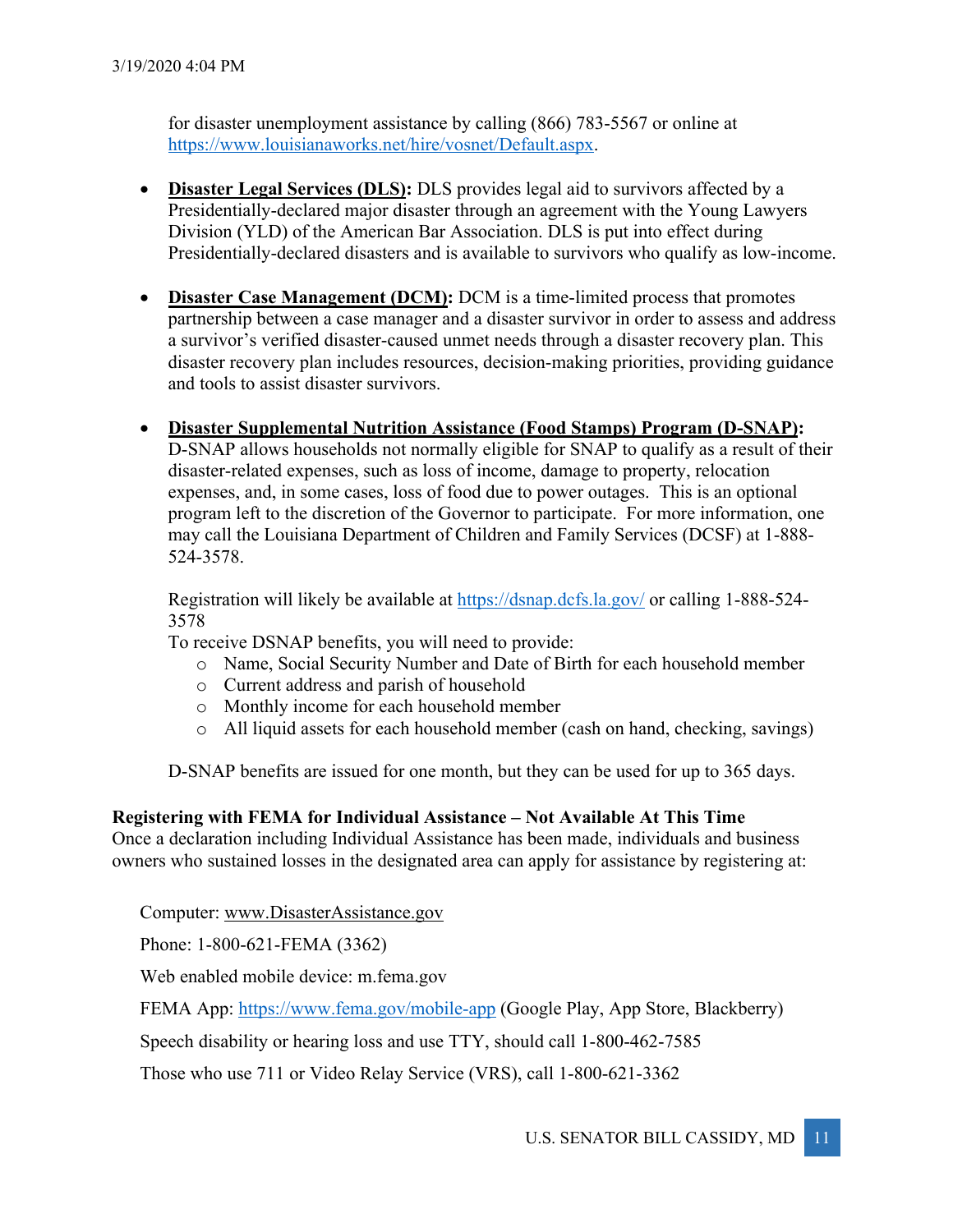The FEMA registration system will accept registration at any time; however, if there is no federal declaration for your parish, the applications will be rejected. If you are rejected for filing too early and reapply after a declaration, it will cause some confusion because FEMA will have two registrations.

Individual interested in additional information on the Individual and Household Assistance Program (i.e. what is offered, the home inspection, and appeals) can go to https://www.fema.gov/individual-disaster-assistance.

# **Conditions and Limitations of Individual Assistance**

*Residency status in the United States and its territories:* To be considered for disaster housing assistance, the applicant, or a household member, must provide proof of identity and sign a declaration stating that they are a United States citizen, a non-citizen national, or a qualified alien.

*Supplemental Assistance:* Disaster assistance is not intended to substitute for private efforts, but to complement those efforts when needed. FEMA expects minor losses or the need for shortterm shelter to be addressed by homeowners or tenants.

*Household Composition:* People living together in one residence before the disaster are expected to continue to live together after the disaster. **Generally, assistance is provided to the predisaster household as a unit.** If, however, the assistance provided to the household is not shared, or if the new residence is too small or causes undue hardship, members of the household may request assistance separate from their pre-disaster household.

*Type of Assistance:* Generally, more than one type of IHP assistance may be provided to the household. Only FEMA has the authority to determine which type of assistance is most appropriate for the household and the period of assistance to be covered.

**Proper Use of Assistance:** All financial assistance provided by FEMA should be used as specified in writing in FEMA's award letter. Failure to use the money as specified may result in ineligibility for additional assistance. All money provided by FEMA is tax-free.

*Documentation:* Applicants are responsible for providing all documentation necessary for FEMA to evaluate eligibility. Applicants may need to provide proof of occupancy, ownership, income loss, and/or information concerning their housing situation prior to the disaster. Applicants should keep all receipts and records for any expenses incurred as a result of the disaster.

*Insurance:* If applicants have insurance, any assistance provided by FEMA should be considered an advance and must be repaid to FEMA upon receipt of an insurance settlement payment. If the settlement is less than FEMA's estimated cost, applicants may qualify for funds to supplement their insurance settlement. FEMA does not provide replacement value amounts or assistance with non-essential items.

*Duration of Assistance:* Repair and Replacement Assistance is provided as a one-time payment. Temporary Housing Assistance (or a manufactured housing unit) is provided for an initial period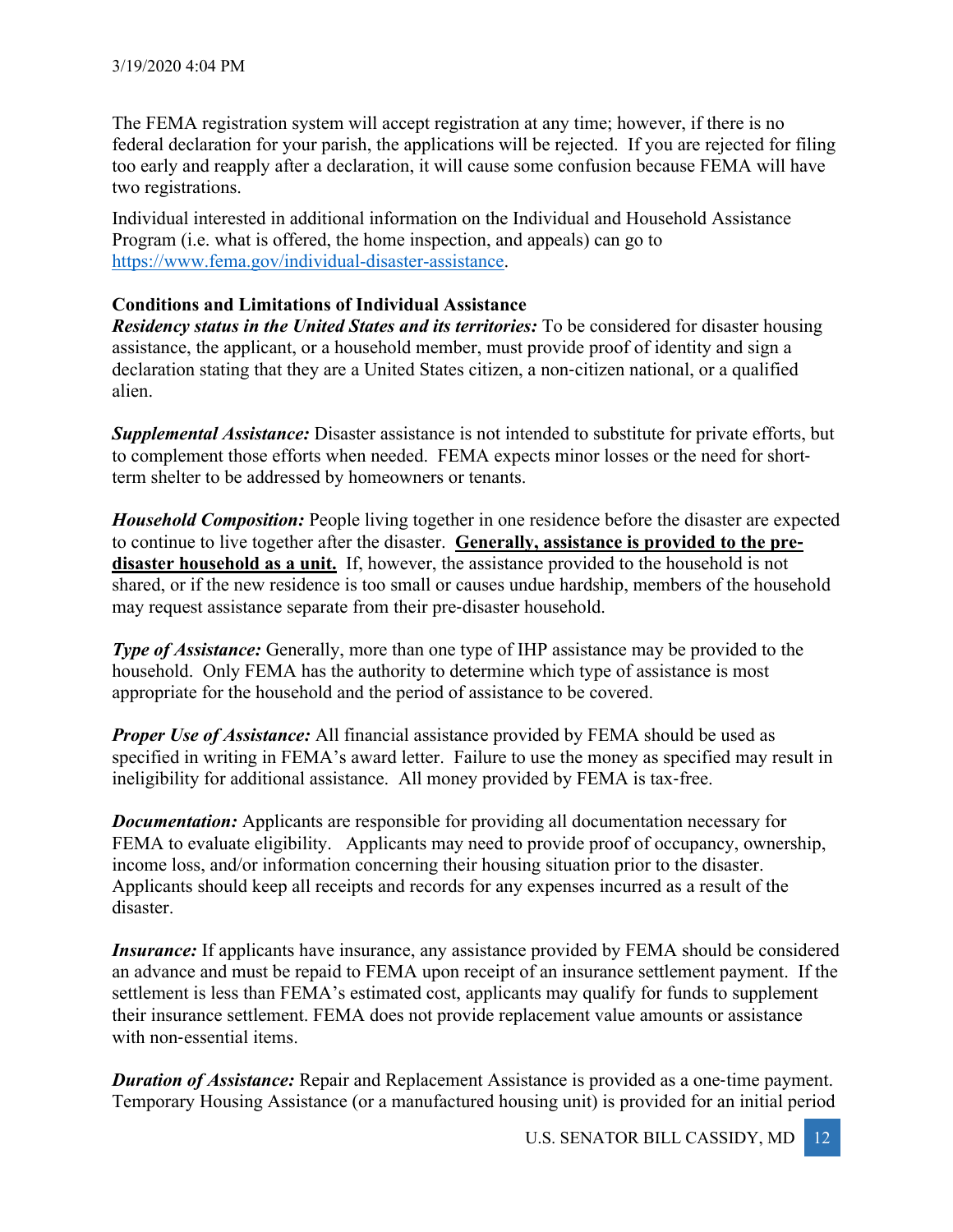of 1, 2, or 3 months. To be considered for additional assistance, applicants must demonstrate that they have spent any previous assistance from FEMA as instructed, and must demonstrate their efforts to re-establish permanent housing. Additional assistance is generally provided for 1, 2, or 3 months at a time. The maximum period for IHP assistance is 18 months.

**Appeal Rights:** Applicants who disagree with FEMAʹs determination of eligibility or the form of assistance provided, have the right to appeal within 60 days of the date of the notification letter. If someone received a letter from FEMA saying they are "ineligible", they should make sure to read the letter all the way through to the end to find out why. The reason could be missing information or documents or they forgot to sign something. Other common reasons for the initial denial decision are:

- o The damage was to a secondary home or a rental property, not a primary residence;
- o Someone else in the household applied and received assistance;
- o Disaster-related losses could not be verified; and,
- o Insurance covered all losses.

If you disagree with FEMA's decision, file a written appeal that includes the following:

- o An explanation of why you think the decision was not correct;
- o Supporting information and documents;
- o Your FEMA registration number on all documents; and
- o Your signature on the letter.

Within 60 days of the decision letter date, drop it off at one of the Disaster Recovery Center; fax it to (800) 827-8112, or mail it to:

> National Processing Service Center P.O. Box 10055 Hyattsville, MD 20782-8055

# **Missing FEMA Checks**

The United States Postal Service is not delivering FEMA checks to homes that do not have a secured (attached) mailbox. The checks are being held at the local Post Office for pick up.

# **Community Development Block Grant for Disaster Recovery (CDBG-DR)**

Congress may provide CDBG-DR funding should the damages be severe. CDBG-DR funding is not guaranteed and is often passed months after a disaster.

# **Quarantine Shelters**

Individuals who need to be quarantined but do not require hospitalization and do not have a safe place to stay or live with vulnerable individuals will be sent to Quarantine Shelters run by the State. Placement is made by the State. Individuals cannot just show up. LDH is in the process of identifying additional locations as needed. The shelters will be funded by FEMA.

# **Bayou Segnette State Park**

7777 Westbank Expy, Westwego, LA 70094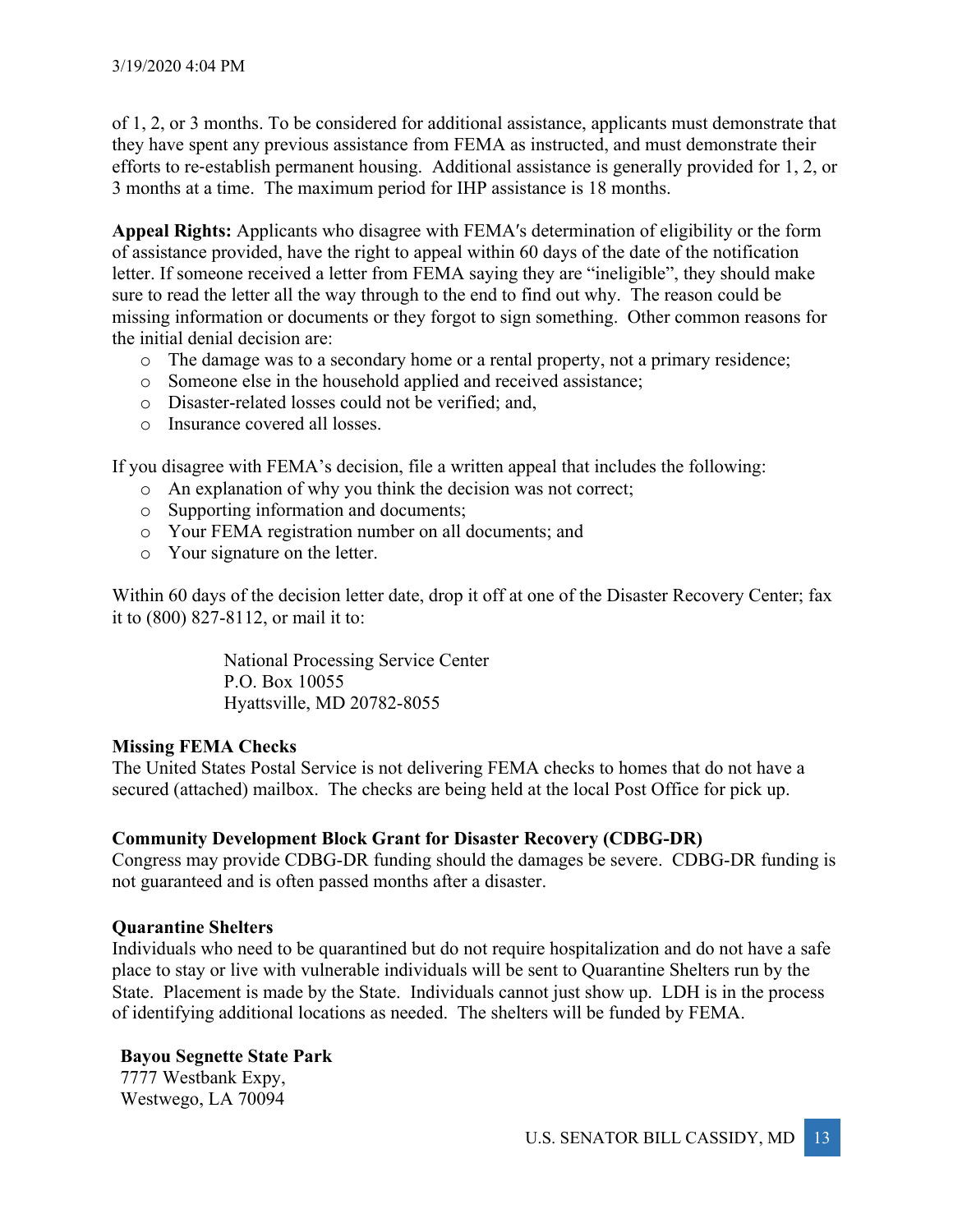# **Supplemental Nutrition Assistance (Food Stamps) Program (SNAP)**

Eligible households may qualify for a debit card which provides an allowance to supplement the amount they spend on food. Additional information on eligibility may be found at http://www.dss.state.la.us/page/snap-eligibility.

If someone is not already a SNAP recipient and have a food need, they may apply for benefits online. There's no need to visit a Louisiana Department of Children and Family Services (DCFS) office. They can apply online, by mail, or by fax. For more information,

- text GETSNAP (no spaces) to 898211
- visit the DCFS website at www.dcfs.la.gov/getSNAP
- email LAHelpU.DCFS@la.gov, or
- call 1-888-LA-HELP-U (1-888-524-3578) Monday-Friday, 7:30 a.m. to 6 p.m.

Additional information regarding the impact of the coronavirus on programs offered by the DCFS can be found at http://www.dss.state.la.us/page/coronavirus.

# **Unemployment Assistance**

Individuals who are unemployed through no fault of their own may apply for regular unemployment assistance at https://www.louisianaworks.net/hire/vosnet/Default.aspx or by calling (866) 783-5567.

Additional information for workers and employers regarding the impact of the coronavirus on programs offered by the Louisiana Workforce Commission can be found at http://www.laworks.net/PublicRelations/COVID\_19\_Information.asp

# **Individual Assistance in Congressional Relief Bills**

# **H.R.6201 - 116th Congress (2019-2020): Families First Coronavirus Response Act COVID-19 Testing**

Requires private health plans to provide coverage without cost sharing for COVID-19 diagnostic testing authorized or approved by the FDA as well as the cost of the visit, including a telemedicine visit.

Requires Medicare Advantage plans to cover COVID-19 diagnostic testing and the visit that results in the order for the test without cost sharing.

Waives cost sharing for Medicare beneficiaries' doctor visits to receive or order a COVID-19 diagnostic test. Currently Medicare covers diagnostic laboratory tests with no cost-sharing.

Requires Medicaid and CHIP to cover diagnostic testing for COVID-19, including the cost for the provider visit, with no cost sharing. State expenses for the uninsured for diagnostic testing and the associated provider visit would be covered by the federal government through Medicaid.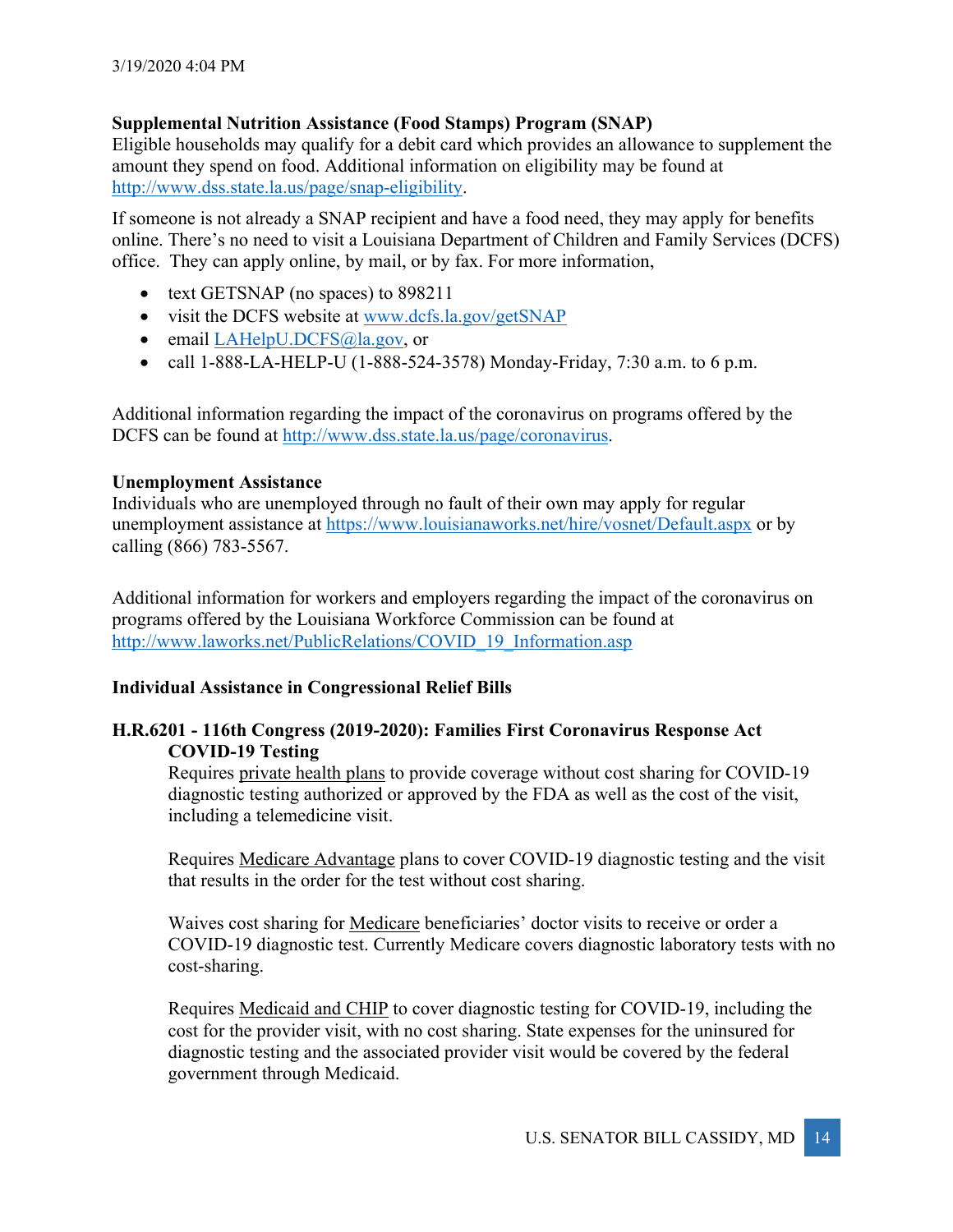The bill provides \$1 billion to the Public Health and Social Services Emergency Fund, available until expended, to reimburse providers for diagnostic testing for people who are uninsured.

Classifies personal respiratory protective devices for which the FDA has issued an emergency use authorization as "covered countermeasures" under the Public Readiness and Emergency Preparedness Act until October 1, 2024. PREP allows the Department of Health and Human Services to provide liability protections for emergency countermeasure products.

Ensures TRICARE beneficiaries, covered veterans, and federal employees are covered for COVID-19 diagnostic testing, including the cost of the physician visit.

Provides the Indian Health Service \$64 million to cover COVID-19 diagnostic testing and related services.

Each state, including the District of Columbia and U.S. territories, may receive an emergency federal medical assistance percentage increase of 6.2 percentage points for the duration of the COVID-19 public health emergency. To be eligible, states are required to provide coronavirus testing coverage with no cost sharing to beneficiaries and meet certain other requirements without placing undue burden on states to change their Medicaid operations in the middle of this crisis.

#### **Nutrition Programs**

\$500 million for the special supplemental nutrition program for women infants and children.

\$400 million for the emergency food assistance program, which helps states and food banks distribute food for low-income people through local agencies.

\$250 million for nutrition programs for seniors, including home-delivered meals.

For fiscal year 2020, allows the secretary of agriculture to approve state plans to provide additional, temporary SNAP benefits to families with eligible children, when their schools close for at least five days in a row during a public health emergency. The amount will be based on the reimbursement value for free or reduced-price meals for each eligible child in the household.

\$100 million for nutrition assistance grants for Puerto Rico, the Northern Mariana Islands, and American Samoa.

\$15 million for the Internal Revenue Service's taxpayer services or operations support activities for carrying out this act.

Allows the agriculture secretary to grant COVID-19 waivers for certain school meal program requirements, to ensure meals are provided despite school closures. Can waive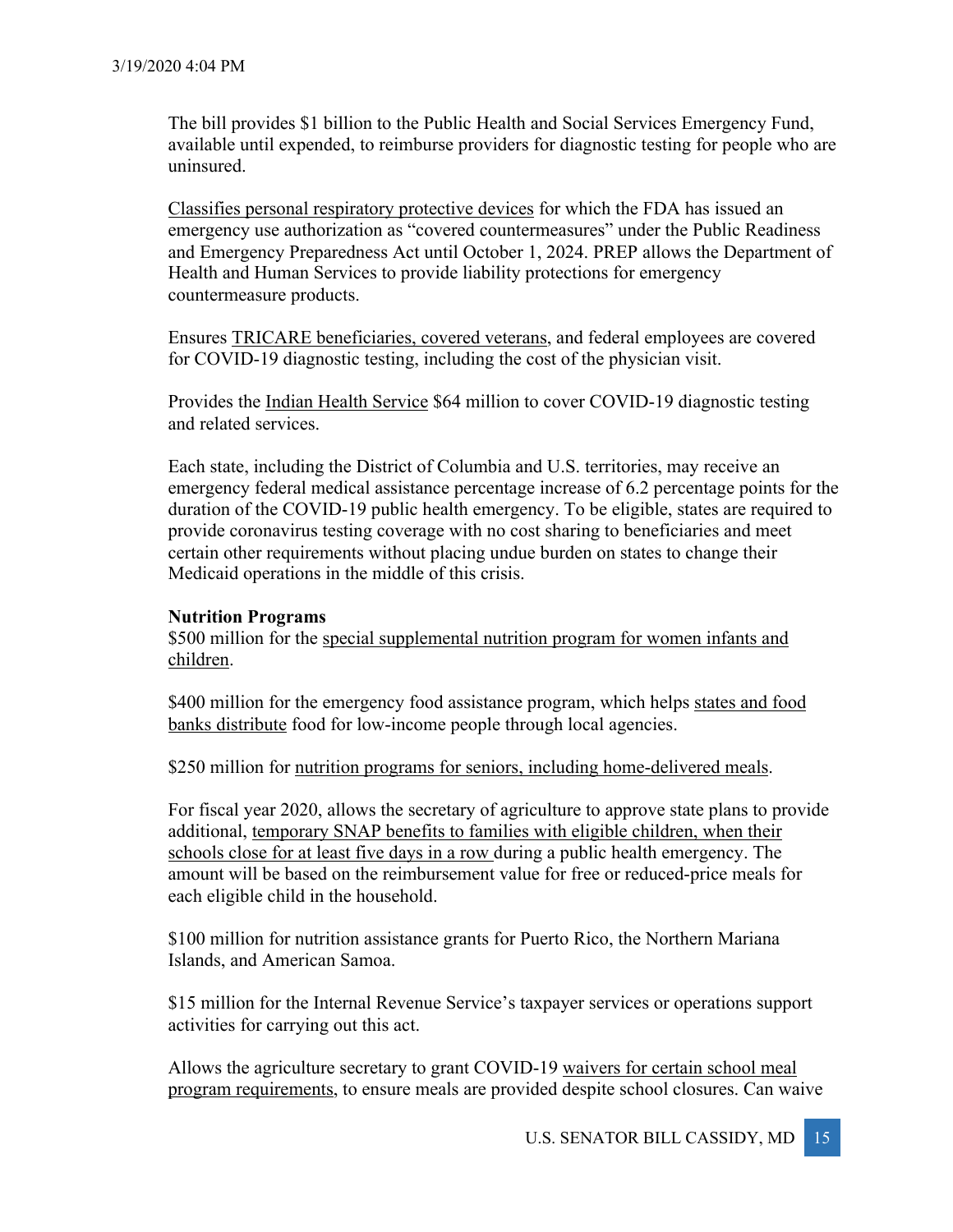nutritional content requirements if food supply chains are disrupted. Also allows child and adult food program centers to serve food without requiring participants to gather and eat.

Waives federal SNAP work requirements temporarily but maintains work training program requirements. Provides that the three-month SNAP participation limit for people who do not satisfy the work requirement will restart one month after the declared pandemic emergency has been lifted.

#### **Coronavirus Related Leave**

Sets up a paid sick leave requirement for employers with fewer than 500 employees to give to their employees who have the virus; are in quarantine or caring for someone in quarantine; or are caring for a child under 18 whose school is closed. Full-time workers receive 80 hours of paid sick leave, and part-time workers receive time equal to the average number of hours they work in a given two-week period. Pay is capped at \$511 per day and \$5,110 in the aggregate for employees with the virus or in quarantine. Pay is capped at \$200 per day and \$2,000 in the aggregate for employees caring for someone in quarantine or for a child whose school closed. The required sick leave and family leave are paired with a refundable payroll tax credit to cover these amounts, and the requirement ends December 31.

Amends the Family and Medical Leave Act to set up a temporary emergency paid leave program through December 31. Requires private employers with fewer than 500 workers and government employers to provide employees up to 12 workweeks of leave, for those who have worked at least 30 days. Applies if the employee requests leave to take care of a child under 18 whose school or day care facility is closed. The first 10 days may be unpaid but generally would be covered by the emergency sick leave requirement, or the employee could use vacation leave or other eligible paid leave for these days. For the rest of the leave, employees would be entitled to at least two-thirds of their regular pay, up to \$200 per day and \$10,000 total. Employers will be fully reimbursed for these amounts. Employers with fewer than 25 employees do not have to reinstate an employee who takes leave if the position no longer exists and the employer tried to put the person in a similar position. Allows the Labor Department to exempt small businesses with fewer than 50 employees from this new leave requirement if it would put them in jeopardy.

Provides payroll tax credits for employers required to provide emergency paid sick leave or family medical leave under the bill. The emergency paid sick leave credit provides a maximum credit of \$511 per day, for up to 10 days or two weeks, for employees on leave because they have the virus or are in quarantine. If the employee is on leave to care for a child whose school or daycare closed, or to care for a person who is in quarantine or seeking medical care, the maximum credit per employee is \$200 per day, for up to 10 days or 2 weeks. The payroll credit for family leave applies to leave required to be paid to employees beyond the 10 sick days, but it only covers wages paid to an employee on leave to take care of a child whose school or day care facility is closed. The family leave credit provides a maximum credit of \$200 per day, up to \$10,000 or 10 weeks. Both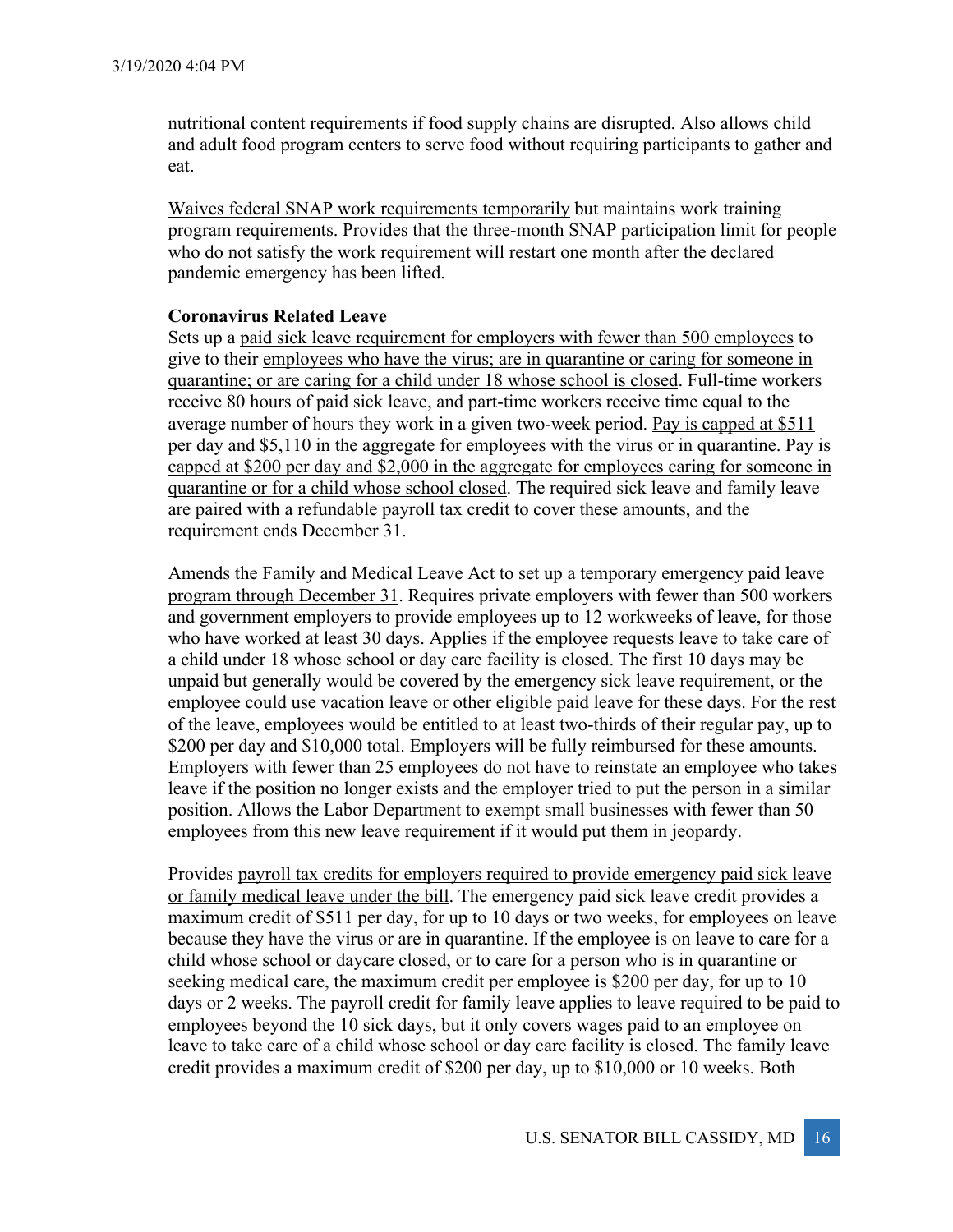credits apply against the employer's portion of the Social Security tax and cover 100% of wages required to be paid. Both credits are fully refundable.

Establishes comparable sick leave and family leave income tax credits for self-employed workers, to cover the same coronavirus-related circumstances, days of leave, and wage amounts as the employer credits. The self-employed tax credits are also 100% refundable.

Employers in the U.S. possessions and territories are subject to Social Security tax and therefore will be eligible for the employer tax credits on the same basis as U.S.-based employers. Special rules provide for Treasury to make payments to U.S. possessions and territories to cover the cost of administering comparable sick and family leave credits for the self-employed.

Provides the Treasury with broad authority to issue rules and guidance, including to help businesses manage cash flow to meet the sick leave and family leave requirements.

Provides that the Social Security Trust Fund and Railroad Retirement Fund are held harmless through a general fund transfer.

\$1 billion for emergency administration unemployment insurance grants to states. The states will receive half of their funds within 60 days after meeting conditions, such as requiring employers to tell employees about UI benefits when they separate and letting people apply remotely as well as in person. States that see at least a 10% increase in unemployment claims will receive the rest of the funds. States are also given authority to make changes to their regular UI practices in light of COVID-19, such as waiving job search requirements and eliminating any waiting period.

Provides 100% federal funding, up from 50%, for extended unemployment benefits. These additional weeks of benefits begin when a state has a high unemployment rate and when a recipient has exhausted benefits in his or her state.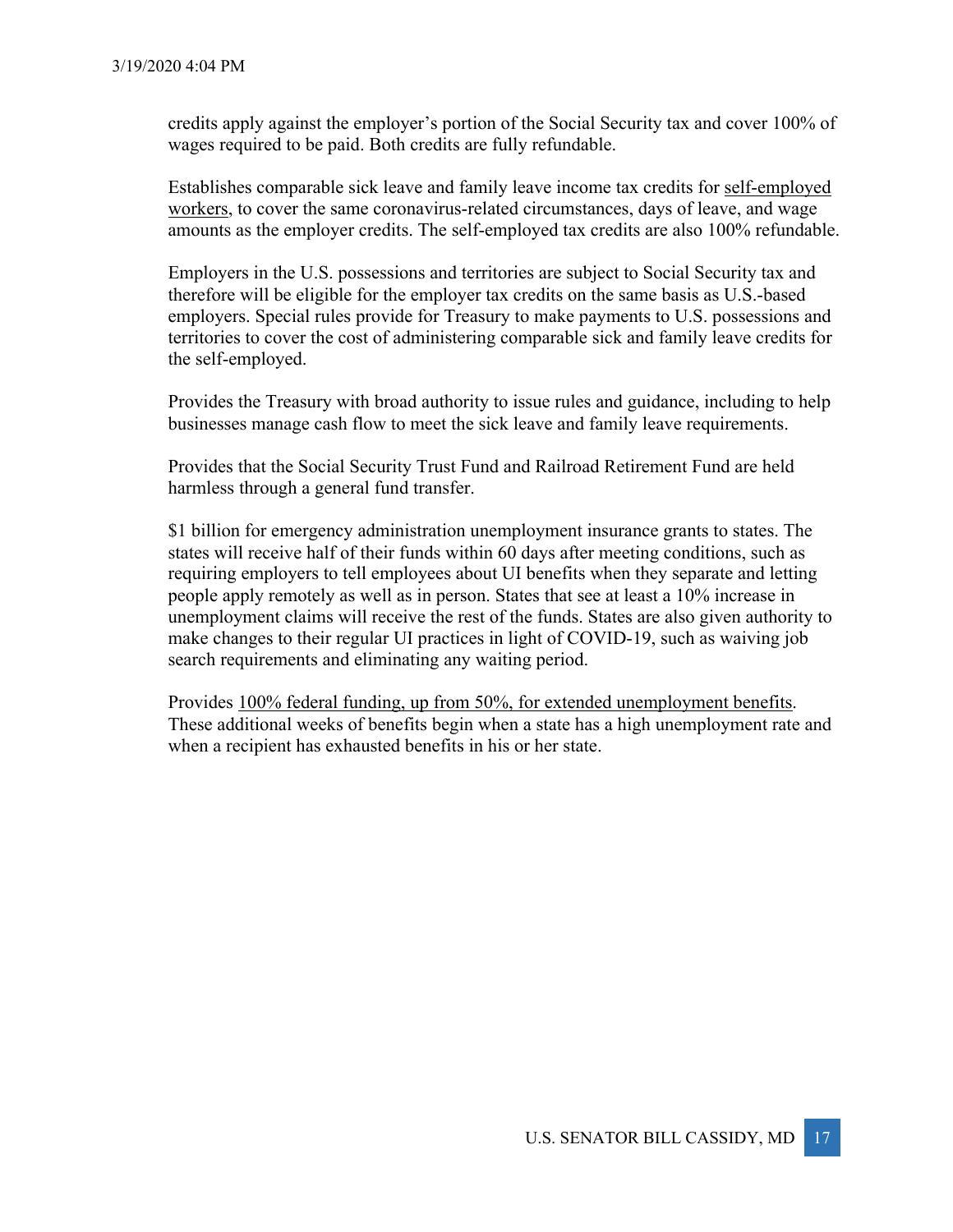# **Public Assistance for Governmental and Non-Profit Entities**

## **Parishes Seeking Federal And State Assistance**

- To qualify for a federal reimbursement from the declaration or assistance from the State, a Parish must their request through their Parish OEP and the system. Additional information on WebEOC is at http://gohsep.la.gov/RESPOND/REQUEST-RESOURCES/WEB-EOC and the PPDA process is available starting on Page 127 of GOHSEP's *Louisiana Elected Officials Emergency Management Manual* available at http://gohsep.la.gov/Portals/0/Documents/Elected\_Officials\_Manual\_2015.pdf
- If a Parish is having trouble reaching their Regional Coordinator or SAL may contact Allison Hadley with GOHSEP at (225) 339-3798, (225) 718-1815, or allison.hadley@la.gov
- Public Assistance provides a reimbursement from FEMA of 75% of the cost for debris removal, emergency protective measures, and the repair, replacement, or restoration of disaster-damaged, publicly owned facilities and the facilities of certain Private Non-Profit (PNP) organizations. The PA Program also encourages protection of these damaged facilities from future events by providing assistance for hazard mitigation measures during the recovery process.
- **Parish and Local Officials should work closely with their Parish Office of Emergency Preparedness and GOHSEP on all aspects of disaster response and recovery. Failure to strictly follow and document the requirements for Public Assistance could prevent the Parish or municipality from being eligible for PA from FEMA.**
- In 2019, if the Public Assistance (PA) expenditures exceed \$146 per individual in the 2010 Census, the cost share for PA becomes 90/10. The current qualifying threshold is \$992,808,468.
- GOHSEP has all of their publications to assist Public Assistance applicants available at http://gohsep.la.gov/RESOURCES/OVERVIEW/PUBLICATIONS. The Regional Coordinator or State Applicant Liaison (SAL) at GOHSEP can answer question and help with submissions.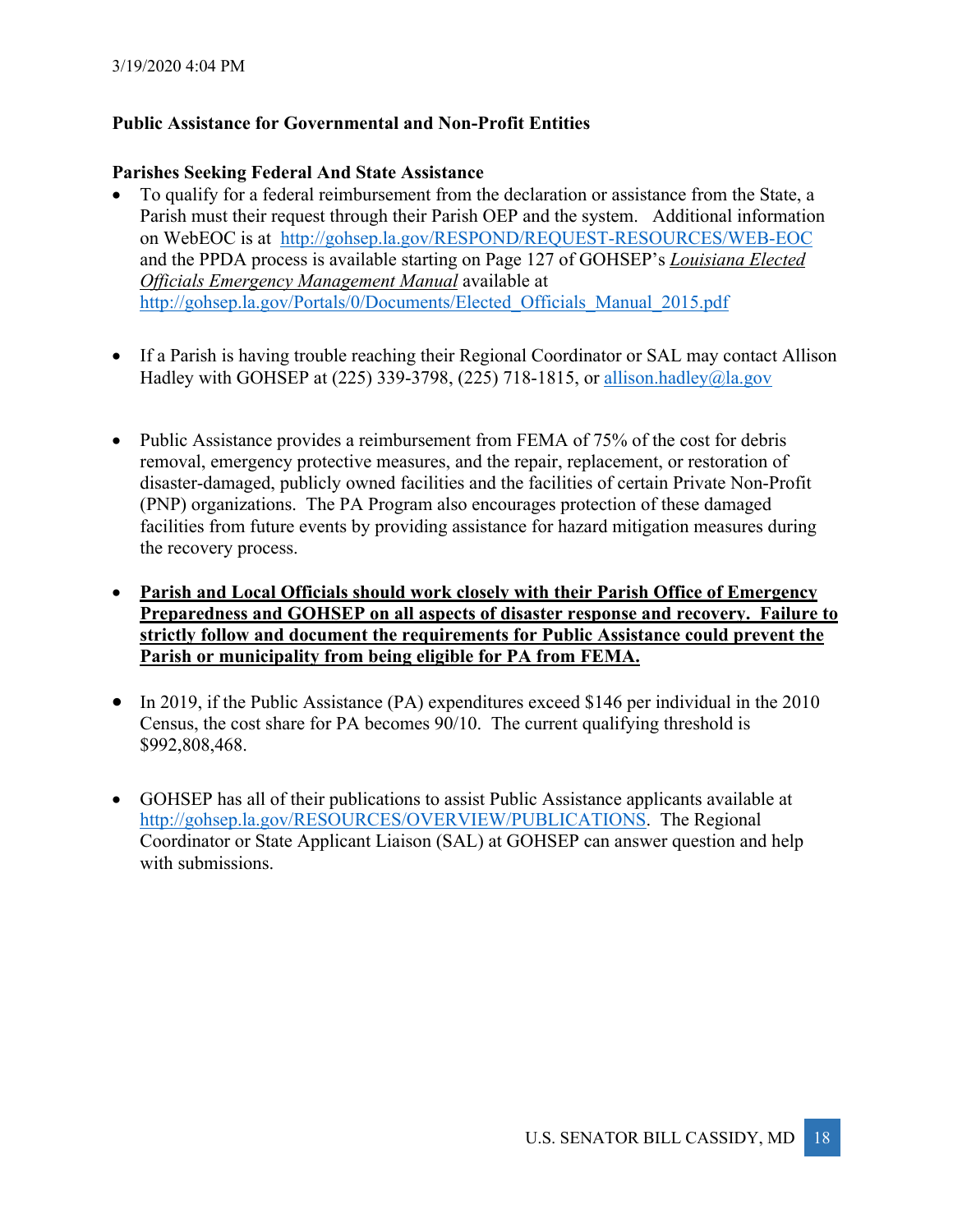

# **Helpful Information and Resources**

# **Coping with Disaster and Mental Health Issues**

Keeping Calm through COVID Hotline connects individuals to trained, compassionate counselors who can offer support and who can direct individuals to mental health and substance abuse counseling services. Trained counselors are available 24/7. All calls are confidential. Call 1-866-310-7977 24/7

The Substance Abuse and Mental Health Services Administration (SAMHSA) offers a Disaster Distress Helpline. You can call 1-800-985-5990 or text **TalkWithUs to 66746**.

FEMA offers advice on coping with a disaster at http://www.fema.gov/coping-disaster.

Additional individuals coping with substance abuse or mental health issues in a disaster can find resourse at https://www.disasterassistance.gov/get-assistance/forms-of-assistance/4506

#### **Louisiana Department of Education**

The Louisiana Department of Education has a website devoted to the impact of the coronavirus on schools at https://www.louisianabelieves.com/resources/covid-19.

#### **Louisiana Office of Motor Vehicles**

They are encouraging residents to check office closures and service limitations before visiting offices at https://offices.omv.la.gov/.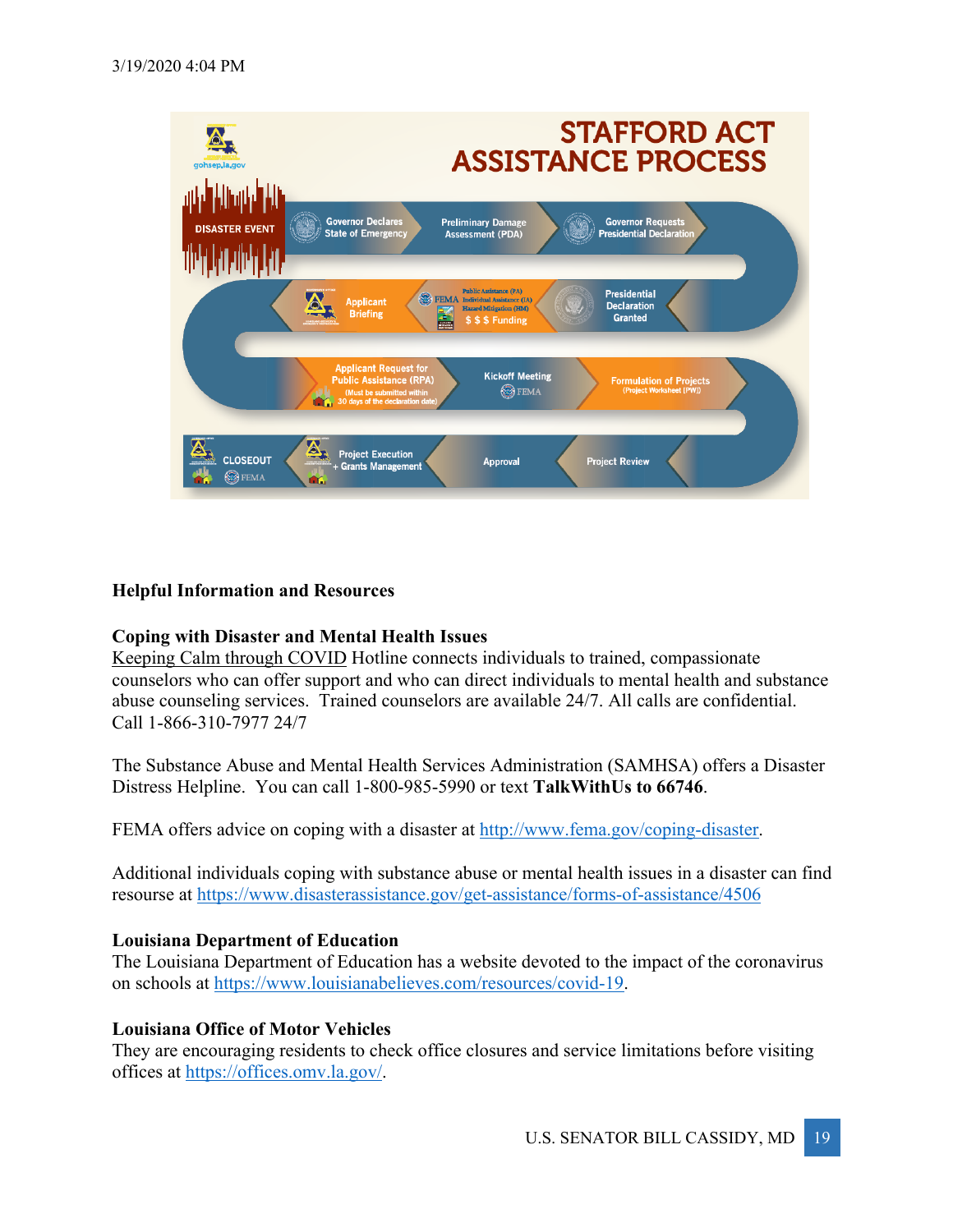# **Louisiana Department of Corrections**

Information on the impact of the virus on the prisons, paroles, and pardons is available at https://doc.louisiana.gov/2019-novel-coronavirus-information/.

# **Louisiana Department of Transportation & Development**

They are updating their news section with the status of department services and tips on ways to help prevent the spread of COVID-19. http://www.sp.dotd.la.gov/Pages/default.aspx.

# **Louisiana Department of Environmental Quality**

Information on the virus and its impacts on the operations of DEQ is available at https://www.deq.louisiana.gov/news/category/top-stories.

# **Help for Individuals and Business with Finances**

# **General Financial Issues**

The Consumer Financial Protection Bureau (CFPB) has provided the check list below to help guide people through some of the financial decisions they will need to make as soon as possible following a natural disaster:

- o Ask for a copy of your insurance policy if you don't have one available. It will help you verify your coverage.
- o A disaster does not stop your responsibility to pay your mortgage. So you should contact your mortgage servicer and tell them about your situation.
- o If you don't have a monthly mortgage statement or coupon book with you, search the Mortgage Electronic Registration Systems (MERS) or call them toll-free at (888) 679- 6377 to find the company that services your mortgage.
- o Take a look at your income and savings and determine how much money you have available to pay bills and creditors.
- o If your income is interrupted and you don't think you will be able to pay your credit cards or other loans, be sure to contact your lenders as soon as possible. Explain your situation and when you think you will be able to resume normal payments. The important thing is to make the calls before your next payments are due.
- o If you are in a presidentially declared disaster area, you may qualify for disaster assistance. Check with the Federal Emergency Management Agency (FEMA) for more information.
- o Take a look at your bills and set priorities. Your mortgage, rent, and insurance payments should stay high on your list.

# **Mortgage Issues**

# • **Unable to Afford Mortgage**

The Consumer Financial Protection Bureau (CFPB) notes that a disaster does not stop your responsibility to pay your mortgage. You should contact your mortgage servicer and tell them about your situation. If you don't have a monthly mortgage statement or coupon book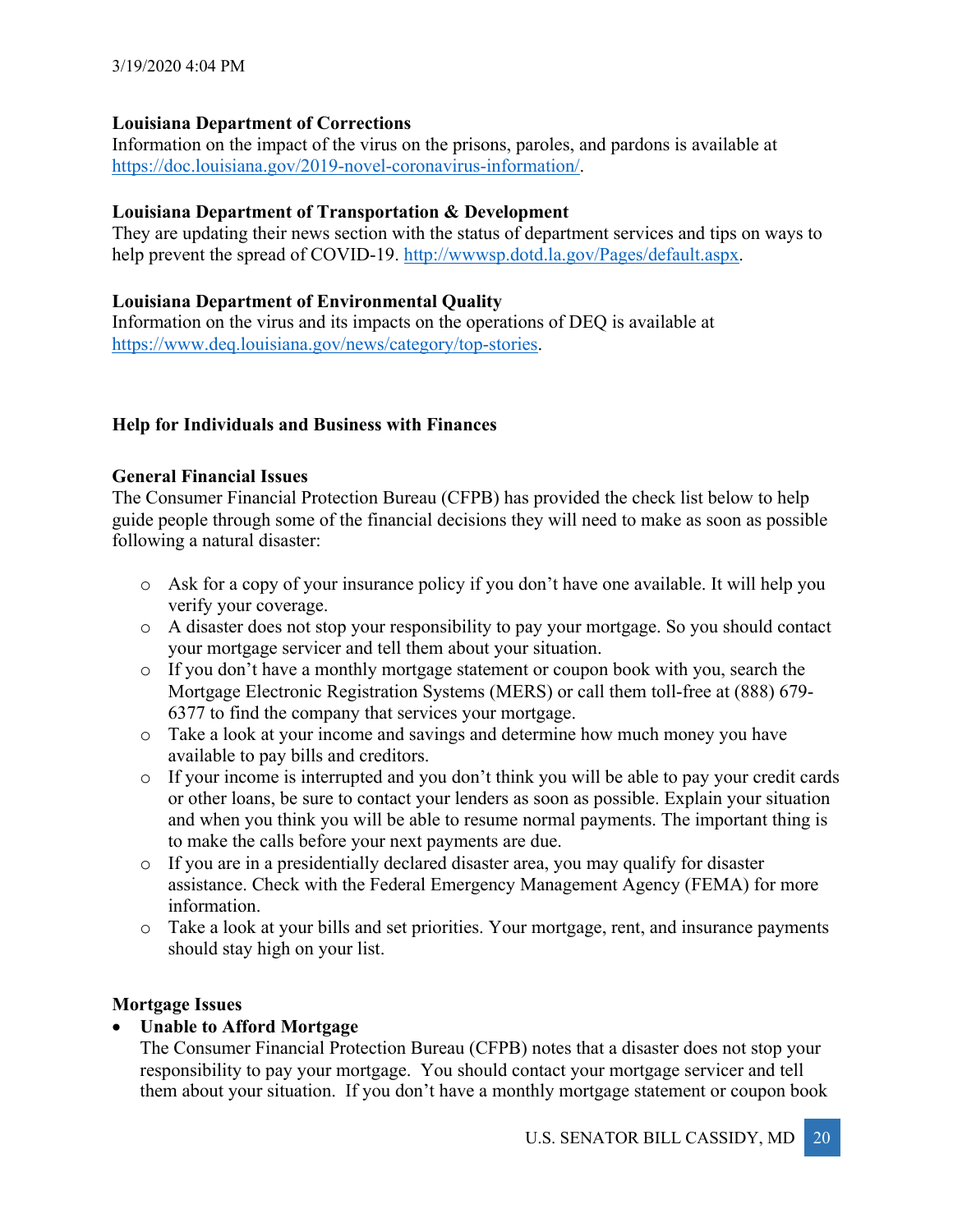with you, search the Mortgage Electronic Registration Systems (MERS) or call them toll-free at (888) 679-6377 to find the company that services your mortgage.

# • **Assistance with Your Mortgage Company**

People needing assistance with an issue involving their mortgage company should contact a HUD Approved Housing Counselor Program by calling (800) 569-4287 or viewing a list of counselors at

www.hud.gov/offices/hsg/sfh/hcc/hcs.cfm?&webListAction=search&searchstate=LA

# • **Federal Housing Administration (FHA) Backed Mortgages**

If you have an FHA backed mortgage and your home or your ability to make your mortgage payments were harmed by the disaster, you may qualify for a 90 day Foreclosure Moratorium or a Forbearance Plan on your monthly payments. You must contact your mortgage company to discuss your options. If you are not satisfied with your lender's response, you may call a HUD-approved counseling agency toll free at (800) 569-4287 or contact HUD's National Servicing Center.

# • **Mortgages Backed by Fannie Mae**

Servicers of Fannie Mae mortgages may temporarily suspend or reduce your mortgage payments for up to ninety days if a natural disaster has adversely affected the value or habitability of your home or if the disaster has temporarily impacted your ability to make payments. The servicer may offer forbearance for up to six months, which may be extended for an additional six months if you were current or ninety days or less delinquent when the disaster occurred. You should reach out to your servicer as soon as possible for assistance. You can also call Fannie Mae directly at 1-800-2FANNIE.

# • **Mortgages Backed by Freddie Mac**

Servicers of Freddie Mac mortgages may:

- o Offer a Forbearance on your mortgage payment for up to one year
- o Suspended foreclosure for up to one year
- o Waive assessments of penalties or late fees
- o Not report forbearance or delinquencies caused by the disaster to the nation's credit bureaus.

You should contact your mortgage company to request assistance.

# • **Rural Development Single-Family Housing Loan Borrowers**

Rural Development offers the following servicing options to help families who experience financial problems after a disaster:

- o Moratoriums -- a temporary period where no payment is required -- for up to 180 days for borrowers who have lost employment, sustained severe property damage or have significant medical expenses.
- o Reamortization -- rescheduling loan payments to determine a new monthly payment amount -- if needed following a moratorium or to resolve an account delinquency.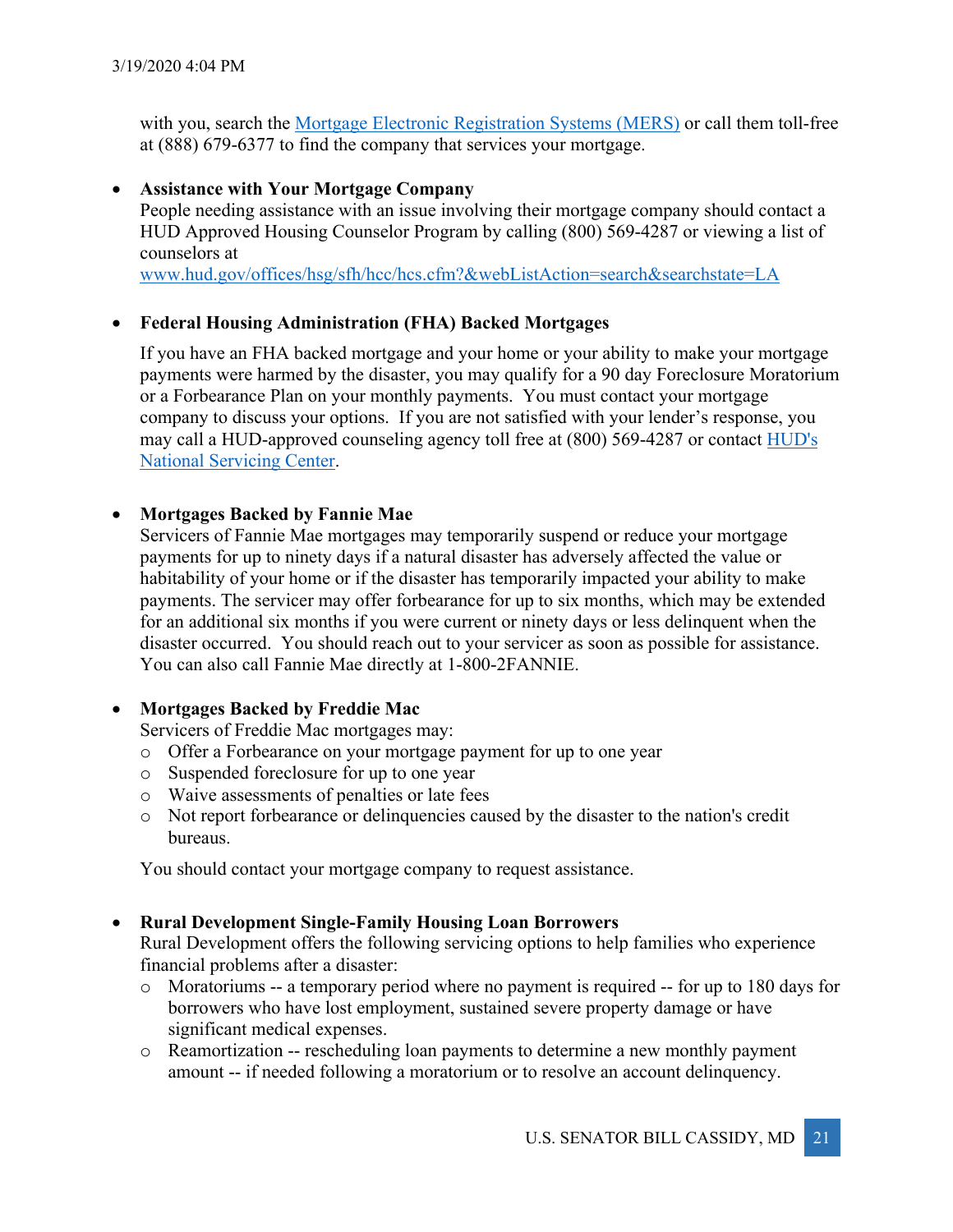To request loan servicing assistance, borrowers should contact the Centralized Servicing Center at:

USDA Rural Development Centralized Servicing Center Attn.: Borrower Assistance Branch, Special Assistance Section Post Office Box 66889 St. Louis, MO 63166 Phone: (800) 414-1226 TDD: (800) 438-1832

#### • **Veterans Administration and Loans**

Veterans in need of financial counseling, veterans with VA backed mortgages, and veterans interested in a VA guaranteed loan to help with disaster losses may contact a VA Loan Technician at 1-877-827-3702.

#### **Student Loans**

If you are a borrower in repayment who was adversely affected by a disaster, you may qualify for administrative forbearance of loan repayment for a period of up to three months. During forbearance, payments are temporarily postponed or reduced. However, interest is still charged during the forbearance period. You should contact your lender or loan servicer to request this forbearance. You must apply by making a request to your loan servicer.

#### **Taxes**

#### • **Federal**

The Treasury Department and the Internal Revenue Service are providing special payment relief to individuals and businesses in response to the COVID-19 Outbreak.

# **Tax Payment Deadline Extended from April 15, 2020 to July 15, 2020. (See Details)**

**The filing deadline for tax returns remains April 15, 2020.** The IRS urges taxpayers who are owed a refund to file as quickly as possible. For those who can't file by the April 15, 2020 deadline, the IRS reminds individual taxpayers that everyone is eligible to request a sixmonth extension to file their return.

**Individuals**: Income tax payment deadlines for individual returns, with a due date of April 15, 2020, are being automatically **extended until July 15, 2020, for up to \$1 million of their 2019 tax due**. This payment relief applies to all individual returns, including selfemployed individuals, and all entities other than C-Corporations, such as trusts or estates. IRS will automatically provide this relief to taxpayers. **Taxpayers do not need to file any additional forms or call the IRS to qualify for this relief.**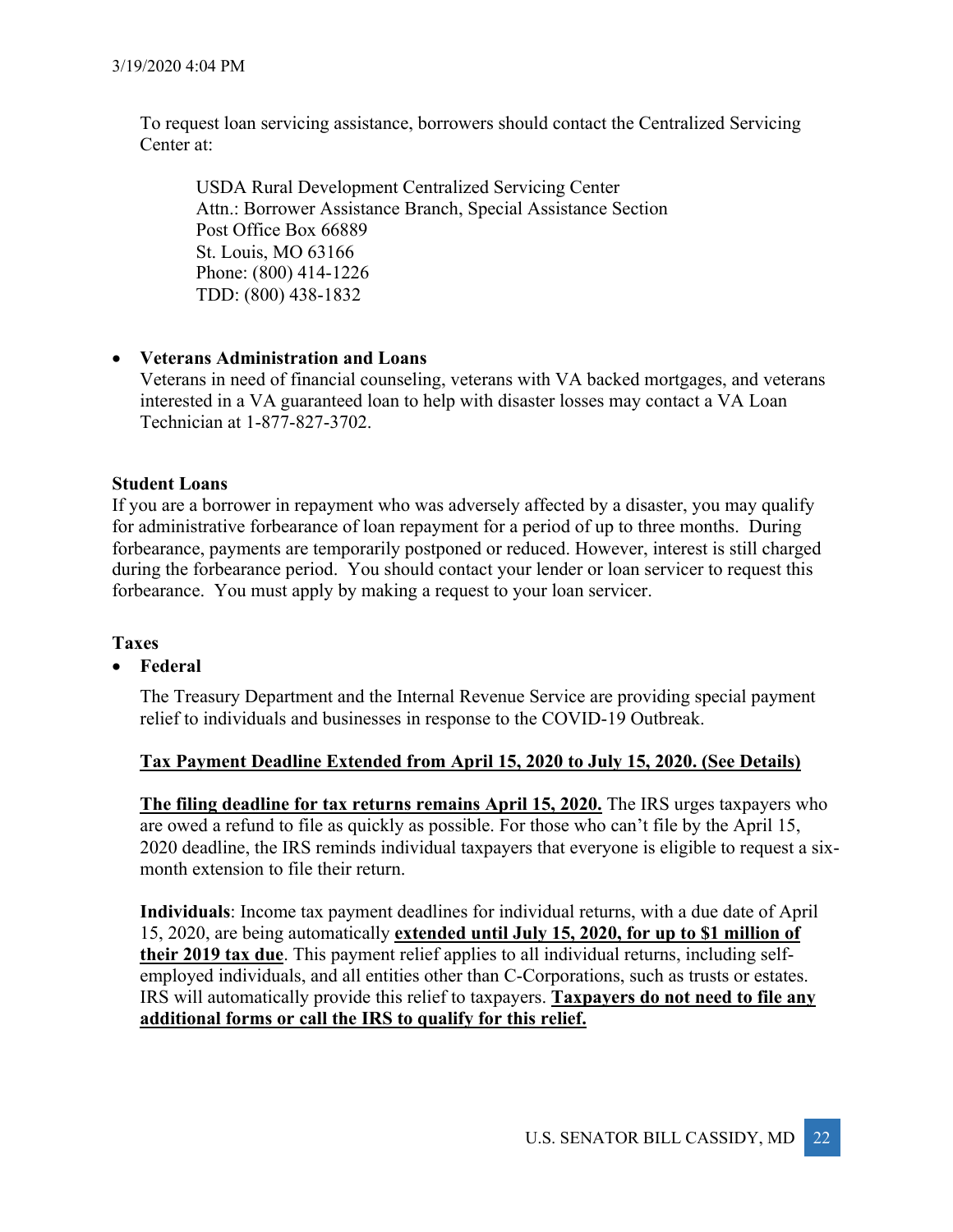**Corporations**: For C Corporations, income tax payment deadlines are being automatically **extended until July 15, 2020, for up to \$10 million of their 2019 tax due**.

This relief also includes estimated tax payments for tax year 2020 that are due on April 15, 2020.

**Penalties and interest** will begin to accrue on any remaining unpaid balances as of July 16, 2020. Taxpayers who file their tax return or request an extension of time to file by April 15, 2020, will automatically avoid interest and penalties on the taxes paid by July 15.

The IRS reminds individual taxpayers the easiest and fastest way to request a filing extension is to electronically file Form 4868 through their tax professional, tax software or using the Free File link on IRS.gov. Businesses must file Form 7004.

This relief only applies to federal income tax payments otherwise due April 15, 2020, including tax on self-employment income. **It does not apply to state tax payments or**  deposits or payments of any other type of federal tax. Taxpayers will also need to file income tax returns in 42 states plus the District of Columbia. State filing and payment deadlines vary and are not always the same as the federal filing deadline. The IRS urges taxpayers to check with their state tax agencies for those details. More information is available at https://www.taxadmin.org/state-tax-agencies.

Full details on this payment relief are in IRS Notice 2020-17, Relief for Taxpayers Affected by Ongoing Coronavirus Disease 2019 Pandemic. See also this U.S. Department of Treasury press release – Treasury and IRS Issue Guidance on Deferring Tax Payments Due to COVID-19 Outbreak.

The IRS has established a special Coronavirus Tax Relief page on our website. It is focused on steps to help taxpayers, businesses and others affected by the coronavirus. The page will be updated as new information is available.

Additional information on the payment extension is available at https://www.irs.gov/newsroom/payment-deadline-extended-to-july-15-2020. For those with additional questions, they may visit www.irs.gov or call the following:

> Individuals 800-829-1040 7 a.m. to 7 p.m. local time

> Businesses 800-829-4933 7 a.m. to 7 p.m. local time

> Non-profit taxes 877-829-5500 8 a.m. to 5 p.m. local time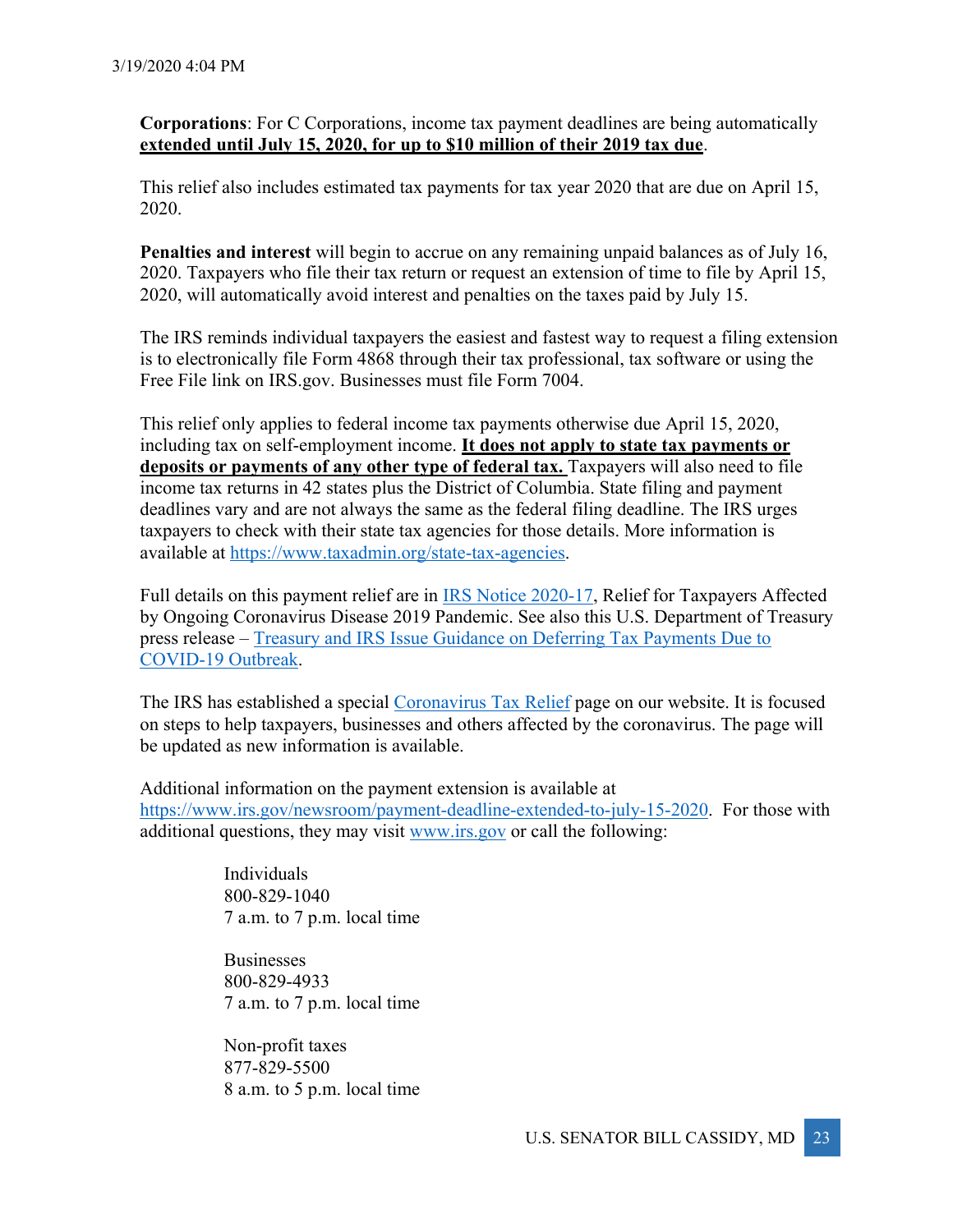## • **State**

There is currently no changes in the filing and payment requirements for Louisiana taxes.

During the state's COVID-19 declared public health emergency, the Louisiana Department of Revenue (LDR) encourages taxpayers to take advantage of the online customer service options available through its website. As part of the statewide effort to slow the spread of the virus, and in keeping with state and federal guidance, LDR is joining other state agencies in reducing the amount of face-to-face interaction at state facilities.

# **Individuals**

Taxpayers can file their state individual income tax returns, make payments and check their refund status through Louisiana File Online, the state's free web portal for individual filers, at www.revenue.louisiana.gov/fileonline.

Taxpayers who have questions and cannot get through on the phone can submit email inquiries through the Contact page of the LDR website.

#### Businesses

Businesses can pay all state business taxes and file returns for state sales, tobacco, withholding and several other state tax types, request corporate income filing extensions and apply for payment plans through the Louisiana Taxpayer Access Point (LaTAP) at www.revenue.louisiana.gov/LaTAP.

Businesses can also submit state, parish and municipal sales tax returns and payments through the Parish E-File portal at www.revenue.louisiana.gov/parishe-file.

# Tax Practitioners

Tax professionals can submit email inquiries through the Contact page of the LDR website on a variety of topics including corporate, individual and sales taxes.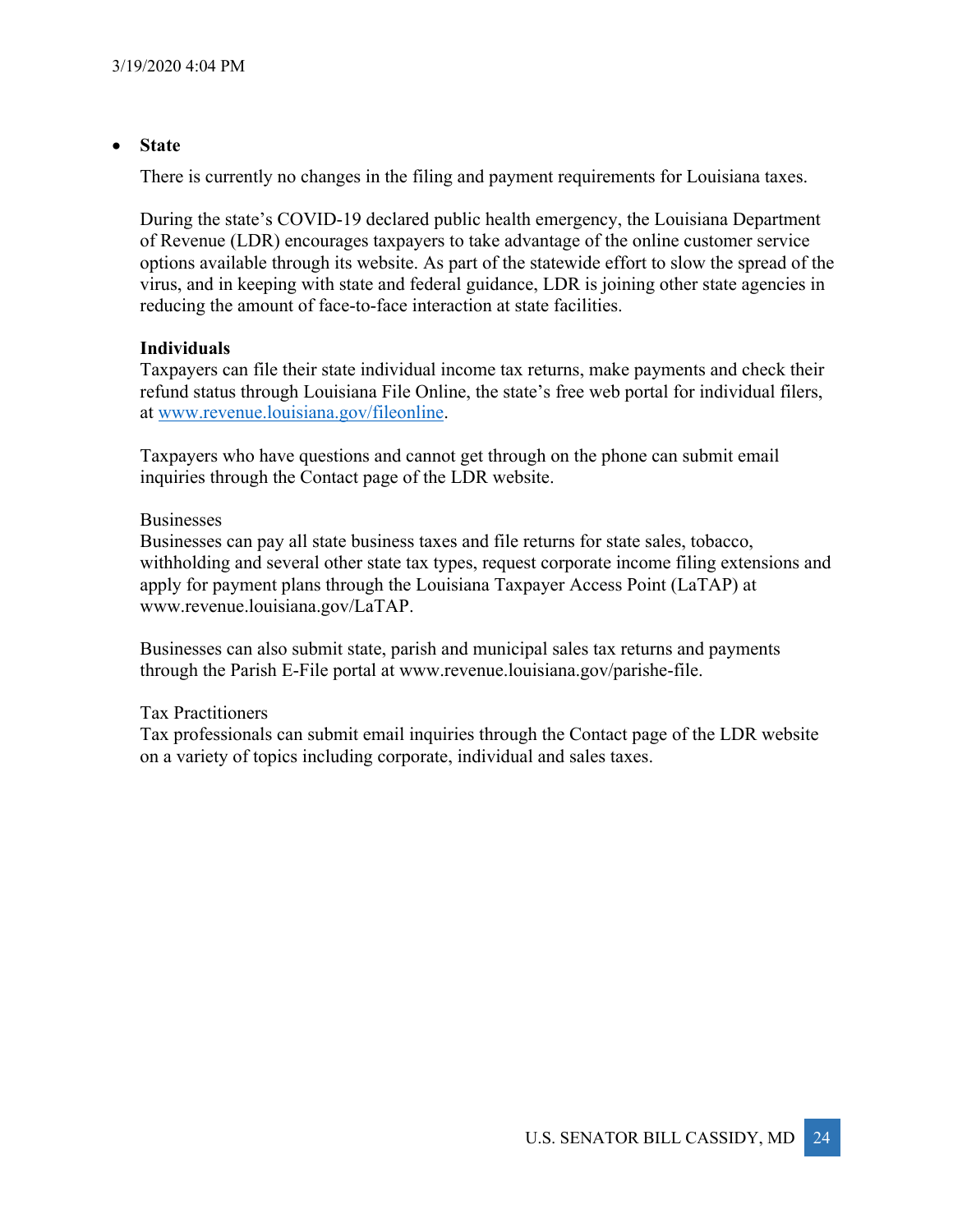# **Report Fraud**

- FEMA Fraud Line  $(866)$  720-5721
- Louisiana Legislative Auditor Phone: 1-844-503-7283 Online: https://www.lla.la.gov/report-fraud/index.shtml

# **Legal Assistance**

• **Disaster Legal Services (DLS) – Only Available if FEMA IA is Available** This program provides free legal help to low-income disaster survivors who aren't able to get adequate legal services to help with problems after a disaster. FEMA provides this service through an agreement with the Young Lawyers Division of the American Bar Association. Their help includes counseling and advice, referral to relevant legal services, and legal representation in cases that don't generate a fee. Cases that may have a fee are turned over to the local lawyer referral service.

DLS can help with things like:

- o Insurance claims for medical bills, loss of property, loss of life.
- o New wills, powers of attorney, and other legal papers lost during the disaster.
- o Home-repair contracts and contractors.
- o Problems with landlords.

You can be referred to DLS by calling:

- $O = 1-800-621$ -FEMA (3362)
- $O$  TTY 1-800-462-7585
- o 711 and VRS 1-800-621-3362

# • **Paid Legal Services**

Louisiana Bar Association and its local chapters offer Lawyer Referral Services. Baton Rouge Area: (225) 344-9926

Lafayette Area: www.lafayettebar.org Lake Charles Area: (337)436-2914 New Orleans Area: (504) 561-8828

# • **Free (Pro Bono) Legal Services Alexandria**

Central Louisiana Pro Bono Project, Inc. 3600 Jackson Street Ste. 126 Alexandria, LA 71301 Phone: (318) 449-9778 Fax: 318-449-5515

Legal Services of Central Louisiana 628 Murray Street Alexandria, LA 71301 Phone: (318) 443-7281 Phone: (800) 256-4343 Web: http://www.la-law.org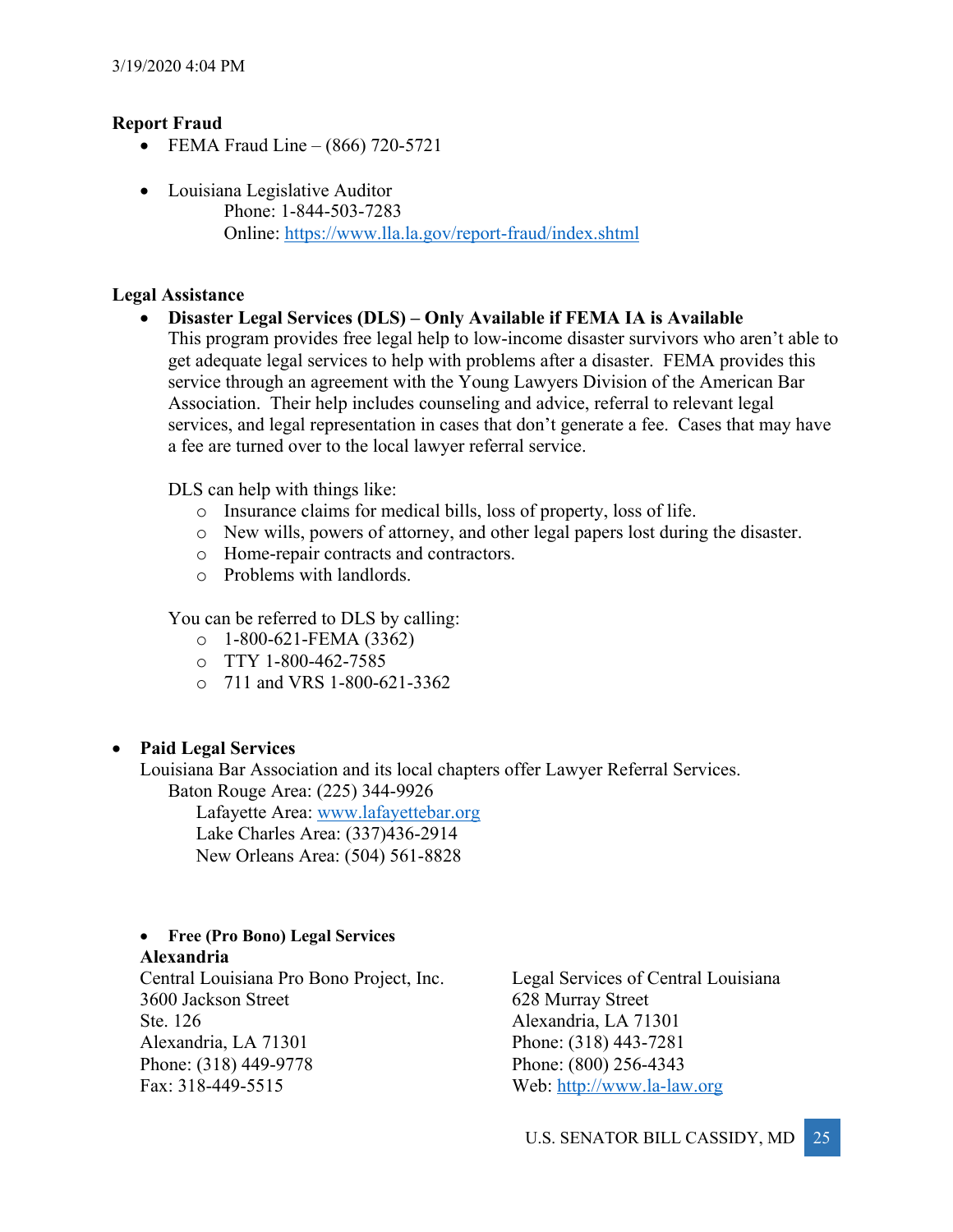# **Baton Rouge**

Baton Rouge Bar Foundation Pro Bono Project 544 Main Street Baton Rouge, LA 70801 Phone: 225-344-4803 Fax: 225-344-4805 Web: http://www.brba.org

#### **Baton Rouge Covington**

Southeast Louisiana Legal Services 715 St. Ferdinand St. Baton Rouge, LA 70802 Toll Free: (855) 512-3980 Local: (225) 448-0080 Fax: (225) 383-1197 Intake Line: (225) 448-0331 Web: http://www.slls.org

Acadiana Legal Service Corporation P. O. Box 4823 Franklin, LA 70502 Phone: (337) 237-4320 Phone: (800) 256-1175 Web: http://www.la-law.org

# **Lafayette**

Acadiana Legal Services Corporation 1020 Surrey Street Lafayette, LA 70501 Phone: 337-237-4320 Phone: (800) 256-1175 Web: http://www.la-law.org

# **Lake Charles**

Southwest Louisiana Law Center 1011 Lakeshore Drive Magnolia Bldg., Suite 402 Lake Charles, LA 70601 Phone: (337) 436-3308 Phone: (800) 256-1955 \$50 consultation fee and attorney discusses financials with the client

Louisiana Coalition Against Domestic Violence P.O. Box 77308 Baton Rouge, LA 70879 Phone: (225) 752-1296 Fax: (225) 751-8927 Web: http://www.lcadv.org

Southeast Louisiana Legal Services 423 North Florida Blvd. Covington, LA 70433 Phone: (985) 893-0076 Phone: (800) 891-0076 Web: http://www.slls.org

# **Franklin Hammond**

Southeast Louisiana Legal Services 1200 Derek Drive, Suite 100 Hammond, LA 70404 Phone: (985) 345-2130 Phone: (800) 349-0886 Web: http://www.slls.org

#### **Lafayette Volunteer Lawyers**

2607 Johnston Street Lafayette, LA 70503 Phone: (337) 237-4700 Fax: (333) 237-0970 Web: http://www.lafayettebar.org/Lafayette-Volunteer-Lawyers.html